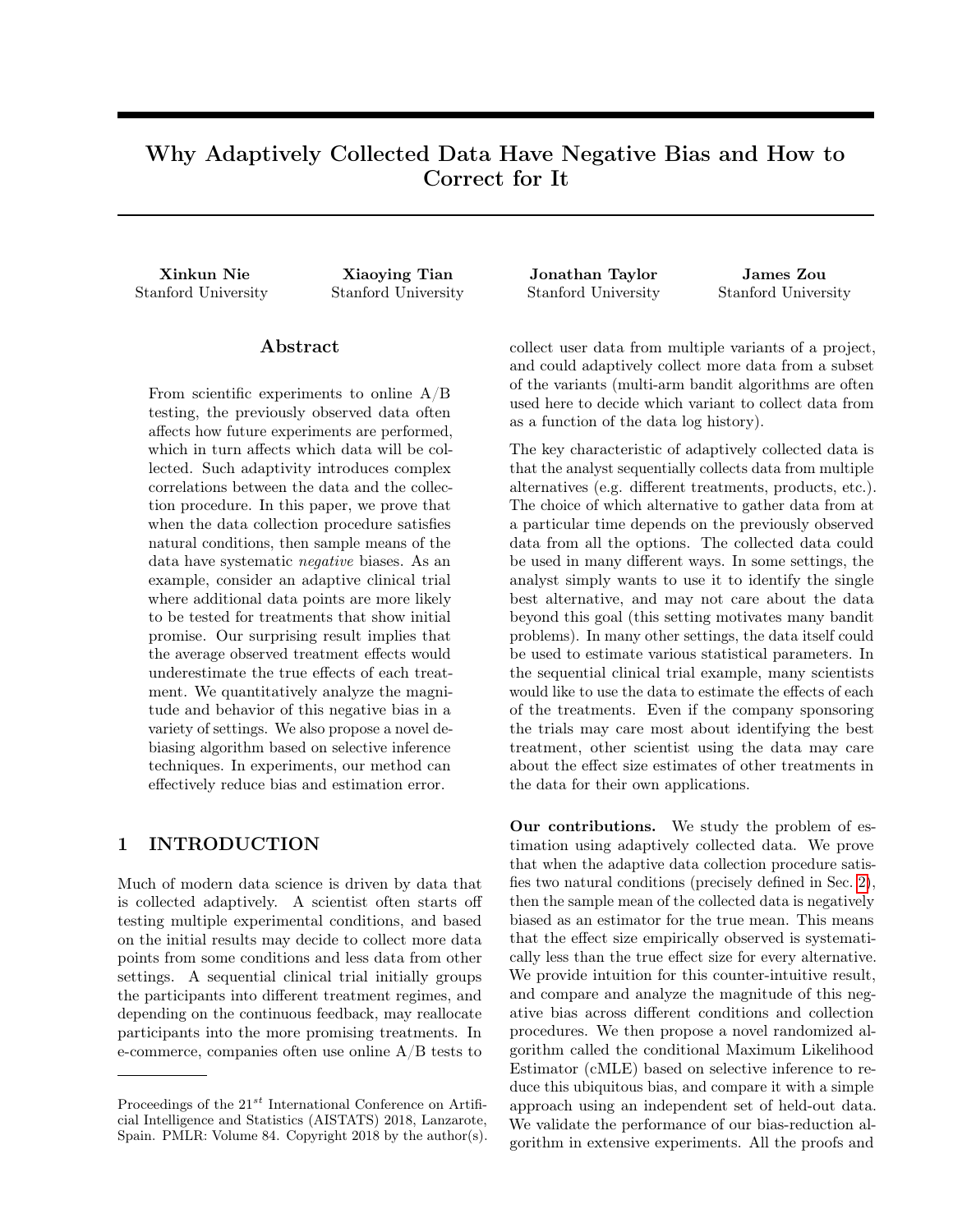additional experiments are in the Appendix.

Related works. Multi-arm bandits and its variations are extensively studied in machine learning. The goal of our work is different from that of the standard bandit setting. In bandits, the data sampled from an arm (i.e. one of the alternatives) is considered a reward and the objective is to design adaptive algorithms to pick arms so as to maximize total reward (or minimize regret). Our goal is not to design such algorithms and we are agnostic to the reward. We take the perspective of an analyst who is given such an adaptively collected dataset and wants to estimate statistical parameters.

[Xu et al.](#page-8-0) [\[2013\]](#page-8-0) empirically observed estimation bias due to selection in specific multi-arm bandit algorithms. They were primarily interested in estimating the values of the top two arms, and used data splitting with a heldout set in their experiments to reduce bias. We are the first one to rigorously prove that such underestimation is a general phenomenon. Our cMLE approach builds upon recent advances in selective inference [\[Taylor and](#page-8-1) [Tibshirani, 2015,](#page-8-1) [Tian and Taylor, 2015\]](#page-8-2), which derives valid confidence intervals accounting for selection effects of the algorithm. Selective inference has been applied to regression problems (e.g. LASSO, Stepwise regression), and has not been considered for the adaptive data collection setting before. We build upon results from recent developments in this area [\[Tian and Taylor, 2015,](#page-8-2) [Tian et al., 2016,](#page-8-3) [Harris et al., 2016\]](#page-8-4).

The problem of selection bias has been extensively studied, especially in the context of Winner's Curse in genetic association studies [\[Ionita-Laza et al., 2009\]](#page-8-5). There the bias arises from selective reporting rather than adaptivity in data collection. There is a related line of recent work [\[Dwork et al., 2015,](#page-8-6) [Russo and Zou,](#page-8-7) [2016\]](#page-8-7) in adaptive data analysis that is complementary to ours. In their work the data is fixed (and is typically i.i.d.) and the adaptivity is in the analyst. In contrast, in our work the data collection itself is adaptive.

## <span id="page-1-0"></span>2 ADAPTIVE DATA COLLECTION HAS NEGATIVE BIAS

Model of adaptive data collection. We have  $K$ unknown distributions that we would like to collect data from. There are T rounds of data collection and at round  $t \in [T]$  the distribution  $s_t \in [K]$  is selected, and we draw  $X^{(s_t)}$ , an independent sample, from  $s_t$ . The data collection procedure can be modeled by a selection function  $s_t = f(\Lambda_t)$ , where  $\Lambda_t$  is the history of the observed samples up to time t. More precisely, let  $X_i^{(k)}$ denote the *i*-th sample from distribution  $k$  and  $N_t^{(k)}$  denote the number of times that distribution  $k$  is sampled by round  $t$ , which could be a random variable, then

 $\Lambda_t = \{ \{X_1^{(1)}, ..., X_{N_t^{(1)}}^{(1)}\}, ..., \{X_1^{(K)}, ..., X_{N_t^{(K)}}^{(K)}\} \}.$  The history of distribution k up to round t is denoted by  $\Lambda_t^{(k)} = \{X_1^{(k)}, ..., X_{N^{(K)}}^{(k)}\}.$  We use  $\Lambda_t^{(-k)}$  to denote the history up to round t of all the distributions except for the k-th one;  $\Lambda_t^{(-k)} = \{\{X_1^{(i)}, ..., X_{N_t^{(K)}}^{(i)}\}\}_{i \in [K] \setminus k}$ . We allow  $f$  to be a randomized function, and will sometimes write  $f(\Lambda_t, \omega)$ , where  $\omega \in \Omega$  is a random seed, to highlight this randomness. Let  $\overline{X_t^{(k)}} \equiv \frac{\sum_{i=1}^{N_t^{(k)}} X_i^{(k)}}{N_t^{(k)}}$ denote the sample average of distribution k at round t.

Example. The simplest example of adaptive data collection is the Greedy algorithm. In Greedy, at round  $t$ , the selection function chooses to sample the distribution with the highest empirical mean. Then  $f(\Lambda_t) = \arg \max_{k \in [K]} X_t^{(k)}$ . Often in practice, a randomized version of Greedy, called  $\epsilon$ -Greedy, is also used. In  $\epsilon$ -Greedy with probability  $\epsilon$  we uniformly randomly select a distribution and with probability  $1 - \epsilon$ , we perform Greedy. This corresponds to the selection

$$
f(\Lambda_t, \omega) = \begin{cases} \arg \max_{k \in [K]} \overline{X_t^{(k)}}, \text{ if } \omega > \epsilon \\ k, k \in [K], \text{ if } \frac{\epsilon}{K} \cdot (k-1) < \omega < \frac{\epsilon}{K} \cdot k \end{cases}
$$

where  $\omega \sim$  Unif[0, 1]. All common multi-arm bandit algorithms can be modeled as a selection function f.

Many adaptive data collection procedures correspond to a selection function  $f$  that satisfies two natural properties: Exploit and Independence of Irrelevant Option (IIO). Exploit means that all else being equal, if distribution  $k$  is selected in a scenario where it has lower sample average, then  $k$  would also be selected in a scenario where it has higher sample average. IIO means that if distribution  $k$  is not selected then the precise values observed from k does not affect which of the other distributions is selected. We precisely define these two properties next.

**Definition 1** (Exploit). Given any  $t \in [T]$ ,  $k \in [K]$ , *realization*  $\Lambda_t^{(-k)}$  *and random seed*  $\omega$ . Suppose  $\Lambda_t^{(k)}$ and  $\Lambda_t^{(k)}$  are two sample histories of distribution k of length n with sample means  $X_t^{(k)} \leq X_t^{'(k)}$ . Then  $f(\Lambda_t^{(k)} \cup \Lambda_t^{(-k)}, \omega) = k \implies f(\Lambda_t^{(k)} \cup \Lambda_t^{(-k)}, \omega) = k.$ In words, Exploit states that given the same context specified by  $\Lambda_t^{(-k)}$  and  $\omega$ , if k is selected when it has smaller sample mean then it should also be selected when it has a larger mean.

Exploit captures the intuition that when we are looking for options that work well, we are more likely to try out the options that show more promise early on. Note that in *Exploit*, we only compare two sample histories  $\Lambda_t^{(k)}$ and  $\Lambda_t^{'(k)}$  with the same number of observed samples.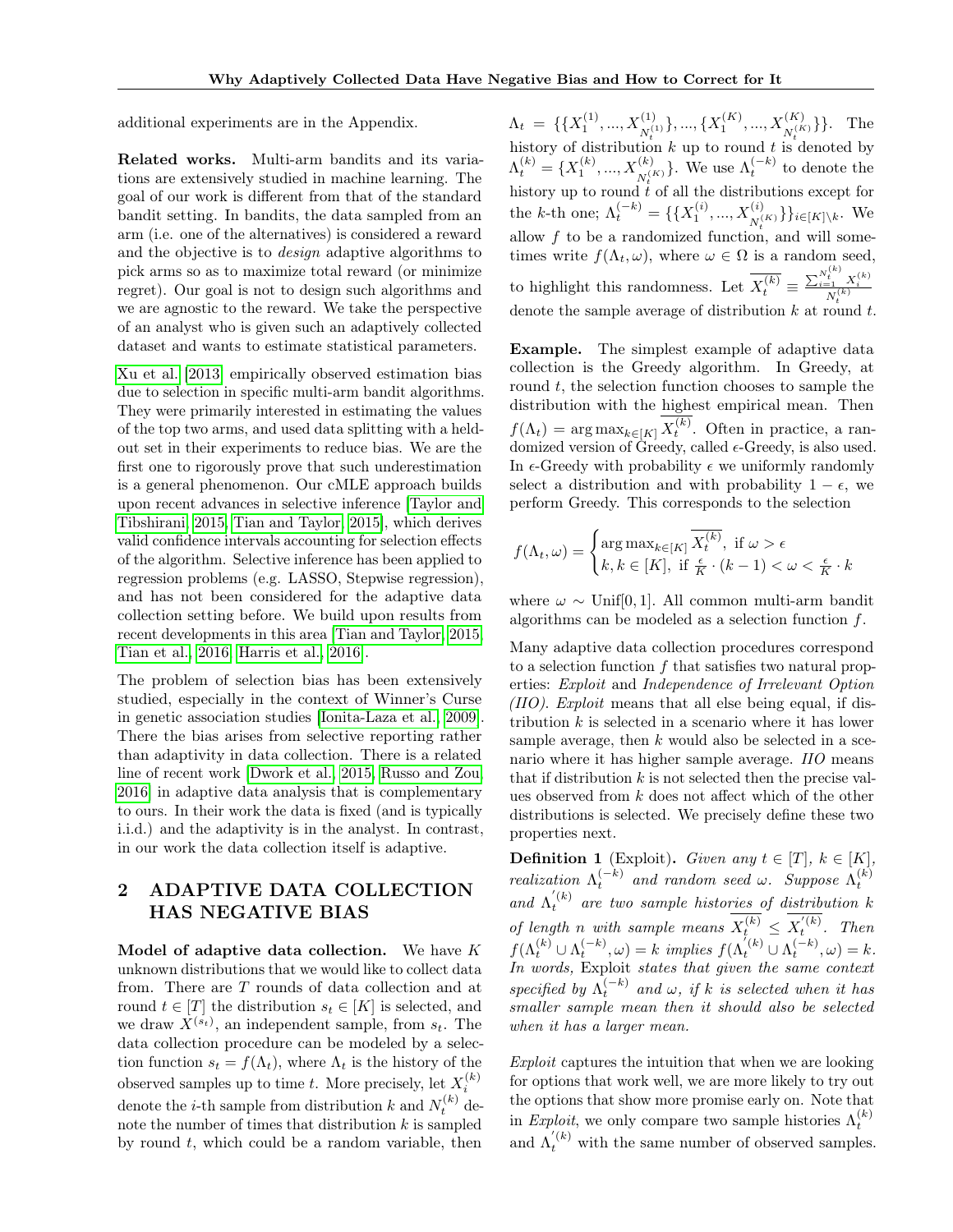This allows f to also account for the number of samples observed so far (e.g. selecting a distribution  $k$  with low sample average if it does not have many samples). Therefore confidence interval based bandit algorithms can also be shown to satisfy Exploit.

Definition 2 (Independent of Irrelevant Options (IIO)). Given any  $t \in [T]$  and  $k \in [K]$ . Let  $\Lambda_t =$  $\Lambda_t^{(k)} \cup \Lambda_t^{(-k)}$  and  $\Lambda_t' = \Lambda_t^{'(k)} \cup \Lambda_t^{(-k)}$ , i.e.  $\Lambda_t$  and  $\Lambda_t'$ have the same histories for distributions  $i \neq k$  and could have arbitrary histories for distribution k. Then  $\forall i \neq k,$ 

$$
Pr[f(\Lambda_t) = i | f(\Lambda_t) \neq k] = Pr[f(\Lambda'_t) = i | f(\Lambda'_t) \neq k].
$$

In words, so long as k is not chosen, which other distribution is selected depends only on the history  $\Lambda_t^{(-k)}$ of those distributions.

Estimation bias. In this paper, we are interested in the fundamental problem of estimating the true mean,  $\mu_k = \mathbb{E}[X^{(k)}],$  of each of the distributions given a sample history dataset,  $\Lambda_T$ , which is collected through an adaptive procedure. This models the adaptive clinical trials example, where the scientist is interested in estimating  $\{\mu_k\}_{k\in[K]}$ , the true effects of the treatments. Of course, if the scientist can collect her own data, she could just collect a non-adaptive set of samples and obtain unbiased estimates of  $\{\mu_k\}_{k\in[K]}$ . However, in many settings like the clinical trials, the scientist does not collect the data; rather it is adaptively collected by a pharmaceutical company with a different objective of finding an optimal treatment or demonstrating efficacy. The simplest and most common approach is to use the sample average  $X_T^{(k)}$  $T^{(k)}$  to estimate the true mean  $\mu_k$ . Our main result shows that in expectation, the sample average underestimates the true mean if  $f$ satisfies Exploit and  $IO: \mathbb{E}\left[X_T^{(k)}\right]$  $\begin{bmatrix} \overline{k} \ \overline{T} \end{bmatrix} \leq \mu_k, \forall k \in [K].$ 

<span id="page-2-1"></span>**Theorem 1.** Suppose  $X^{(k)}$ ,  $k \in [K]$  is a sample drawn from a distribution with finite mean  $\mu_k = \mathbb{E}[X^{(k)}],$ and the selection function f satisfies Exploit and IIO. Then  $\forall k \text{ and } \forall T, \mathbb{E} \left[ X_T^{(k)} \right]$  $\left[\frac{k}{T}\right] \leq \mu_k$ . Moreover, the equality holds only if the number of times distribution k is selected,  $N_T^{(k)}$  $T^{(k)}$ , does not depend on the observed history  $\Lambda^{(k)}_T$  $T^{(k)}$  of k.

Intuition behind the proof. Here we present the highlevel insights for the proof. The detailed proof is in Appendix [B.](#page-9-0) For simplicity, we condition on a fixed realization of distributions  $2, \ldots, K$ . If the bias of distribution 1 is negative for every realization of distributions  $2, \ldots, K$ , then taking the expectation shows that the total bias is negative.

Consider a particular sample path history  $\Lambda_t^{(1)}$  at some round  $t < T$ , with corresponding empirical average

 $X_t^{(1)}$ . There are two types of scenarios. First,  $\Lambda_t^{(1)}$ could be *lucky* and  $X_t^{(1)} > \mu_1$ . Then the *Exploit* property states that with this lucky sample path history, distribution 1 is likely to be sampled more often in the future in rounds  $[t + 1, \ldots, T]$ . Since these future samples have expected values  $\mu_1$ , the expected average of final value of  $X_T^{(1)}$  $T^{(1)}$  is likely to decrease closer to  $\mu_1$ . This is similar to the reversion to mean phenomenon. In scenario two,  $\Lambda_t^{(1)}$  is *unlucky* and  $X_t^{(1)} < \mu_1$ . The exploitative nature of f makes it less likely to select distribution 1 and this sample path history is likely to be stuck with the negative bias. Therefore we see that the exploitative property of the adaptive collection procedure creates a fundamental asymmetry in the sample path histories such that the positive bias (lucky) paths revert back to mean but the negative bias (unlucky) paths are stuck at negative. The overall bias becomes negative. The IIO property allows us to safely condition on the realizations of distributions  $2, \ldots, K$ and isolate the effects of distribution 1.  $\Box$ 

Many standard multi-arm bandit algorithms can be modeled by a selection function f that satisfies *Exploit* and IIO. While Greedy only has sample mean as its input, upper confidence bound (UCB) type algorithms also account for the number of observations and give preference for the less explored distributions. lil' UCB is the state-of-the-art UCB algorithm [\[Jamieson et al.,](#page-8-8) [2014\]](#page-8-8) and its details are presented in Appendix [A.](#page-9-1)

<span id="page-2-0"></span>**Proposition 1.** lil' UCB, Greedy,  $\epsilon$ -Greedy are all equivalent to selection functions  $f(\Lambda_t)$  that satisfy Exploit and IIO.

In Appendix [H,](#page-15-0) we extend Proposition [1](#page-2-0) to Thompson Sampling [\[Thompson, 1933,](#page-8-9) [Agrawal and Goyal, 2012\]](#page-8-10). When  $K = 2$ , we do not need the *IIO* condition in order for the bias to be non-positive.

<span id="page-2-2"></span>**Proposition 2.** Suppose  $X^{(1)}$ ,  $X^{(2)}$  are samples drawn from distributions with finite means  $\mu_1, \mu_2$  and the selection function f satisfies Exploit. Then for  $k \in \{1,2\}$ and all T,  $\mathbb{E}\left[X_T^{(k)}\right]$  $\vert \frac{\overline{f(k)}}{T} \vert \leq \mu_k$ . Moreover the equality holds only if the number of times distribution k is selected,  $N_T^{(k)}$  $T^{(k)}_{T},\ does\ not\ depend\ on\ observed\ values\ \Lambda^{(k)}_{T}$  $T^{(k)}$  of k.

## <span id="page-2-3"></span>3 QUANTITATIVE CHARACTERIZATION OF BIAS

Analytic example with explicit bias. Consider the setting where  $K = 2$ ,  $X^{(1)} \sim Bernoulli(\mu_1)$  and  $X^{(2)} \sim Bernoulli(\mu_2)$ . A greedy data collection procedure is to draw one sample from each distribution in the first two rounds, and at  $T = 3$  sample from the distribution with the larger empirical sample mean. In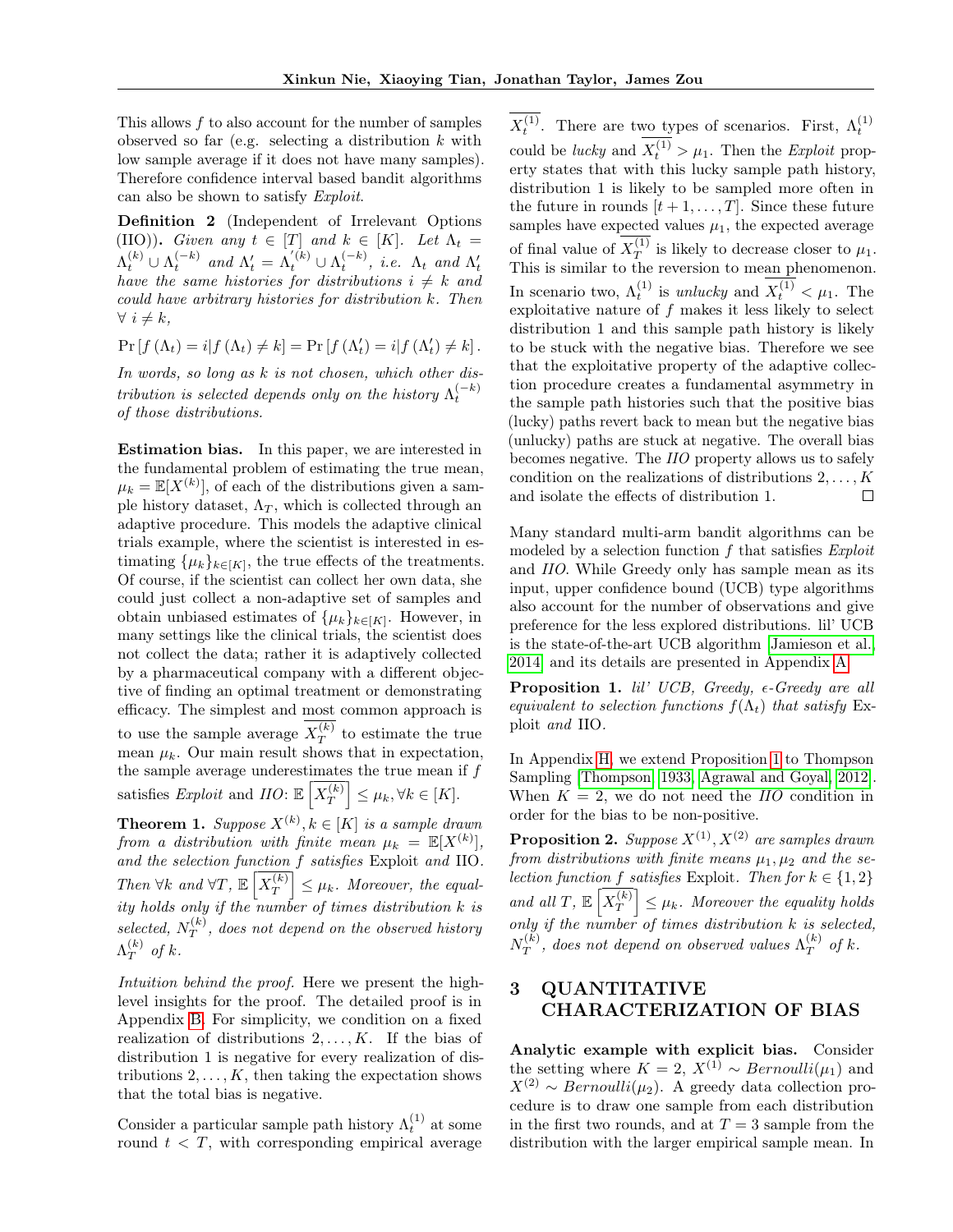<span id="page-3-0"></span>

Figure 1: The bias of  $X^{(1)}$  as a function of  $\mu_1$  and  $\mu_2$ running the Greedy algorithm, at  $T = 3$  and  $T = 10$ respectively. Note the difference in scale.

the event of a tie, i.e. both samples are 0 or 1,  $X^{(1)}$  is selected by default. We can derive analytic expressions for the bias of the empirical mean of each distribution at  $T=3$ .

bias<sub>1</sub> 
$$
\equiv
$$
  $\mathbb{E}\left[\overline{X_3^{(1)}}\right] - \mu_1 = -\frac{1}{2}\mu_1(1-\mu_1)\mu_2,$   
bias<sub>2</sub>  $\equiv$   $\mathbb{E}\left[\overline{X_3^{(2)}}\right] - \mu_2 = -\frac{1}{2}\mu_2(1-\mu_2)(1-\mu_1).$ 

When  $0 < \mu_1, \mu_2 < 1$ , both biases are strictly negative. This simple example already demonstrates the interesting phenomenon that the distribution with the highest mean does not always have the least bias. Using the above analytical forms, the ratio of the biases is  $\frac{\text{bias}_1}{\text{bias}_2} = \frac{\mu_1}{1-\mu_2}$ . Therefore bias<sub>2</sub> is worse than bias<sub>1</sub> when  $\mu_1$ ,  $\mu_2$  are both close to 1, and bias<sub>1</sub> is worse than bias<sub>2</sub> when  $\mu_1$ ,  $\mu_2$  are both close to 0. Figure [1](#page-3-0) illustrates the quantitative bias of the first distribution  $X^{(1)}$  at times  $T = 3$  and  $T = 10$ . The setup and bias is symmetric for the second distribution  $X^{(2)}$ .

The insight from our proof of Theorem [1](#page-2-1) is that the bias of distribution  $k$  at time  $t$  should be large if how likely we are to choose  $k$  in the future (after  $t$ ) is sensitive to the value  $X_t^{(k)}$ . This sensitivity increases if there is consequential competition for distribution  $k$  at time  $t$ , i.e. if there are other distribution(s),  $i$ , whose empirical average  $X_t^{(i)}$  is in some *consequential* middle range from the empirical average of distribution  $k$ . When they are too far apart, the particular sample values drawn from k are not consequential to the chance of it getting sampled again. If they are too close, having one bad sample value also does not affect the chance of  $k$  being drawn as much. We demonstrate the above remarks empirically in the next section.

Experiments quantifying negative bias. We explore the effects on the bias from moving the distribution means apart. We used the lil' UCB algorithm, with algorithm specific parameters  $\alpha = 9, \beta = 1, \epsilon =$  $0.01, \delta = 0.005$ , which are the same as in the experiment section of [Jamieson et al.](#page-8-8) [\[2014\]](#page-8-8). We ran 1000 independent trials, with horizon  $T = 500$ . We have

three unknown distributions, all of the form  $\mathcal{N}(\mu_i, 1)$ , with  $\mu_1 = 2, \mu_2 = 1.5, \mu_3 = 1$ . In this experiment, we scale the  $\mu_i$ 's by a scaling factor of 1, 2, 3, and observe the bias of the empirical mean estimates of the three distributions. In Figure [2\(](#page-4-0)a) (b) (c), we plot the bias with the number of rounds.

We first observe all distributions have negatively biased estimates of their true means. Further, these plots illustrate our intuition on the effect of consequential competition. The distribution with the second best mean (the magenta curve) has worse bias as we scale up the  $\mu_i$ 's. We hypothesize when the distributions with the second best and the best means are close together, having one bad sample value for the second best one does not affect its chance of being sampled again as much as when their means are farther apart. On the other hand, for the distribution with the lowest true mean (the yellow curve), we observe its bias becomes worse first and then better as we scale up the  $\mu_i$ 's. We hypothesize that the same reason as before explains why the bias becomes worse first. However, as we further scale up the  $\mu_i$ 's, the bad sample values from the distribution with the lowest mean does not affect its future chances of being drawn much more than the good samples values, since its true mean is too far from the distribution with the highest mean.

Next we compare lil' UCB with Greedy, see sub-figure  $(a)$  and  $(d)$  in Figure [2.](#page-4-0) We observe that with Greedy in our setting, the empirical mean estimates for the distribution with the lowest mean has the least bias, followed by the distribution with the highest true mean. This is an example in which the distribution with the highest mean might not incur the least bias. With lil' UCB, the bias for the distribution with the highest true mean converges to 0 quickly, but with Greedy it plateaus. In lil' UCB, since it achieves optimal regret, the algorithm finds the distribution the highest true mean in finite number of time steps. The samples we get from that distribution become close to i.i.d. samples as t increases, since the effect of the competition from other distributions is reduced over time. In Greedy it's known that the algorithm can be stuck on drawing from a suboptimal distribution, in which case the empirical average of the particular samples we have drawn from the distribution with the highest true mean must have a negative bias for this to happen. The bias of the best distribution thus doesn't converge to 0. Note that for both lil' UCB and Greedy, the suboptimal distributions can stay negatively biased for large T. However, the negative bias from running lil' UCB is less severe in magnitude, because it uses confidence intervals to better address the issue that the empirical mean may be artificially small purely due to randomness.

Figure [2\(](#page-4-0)e) shows at round step  $t = 100$  with horizon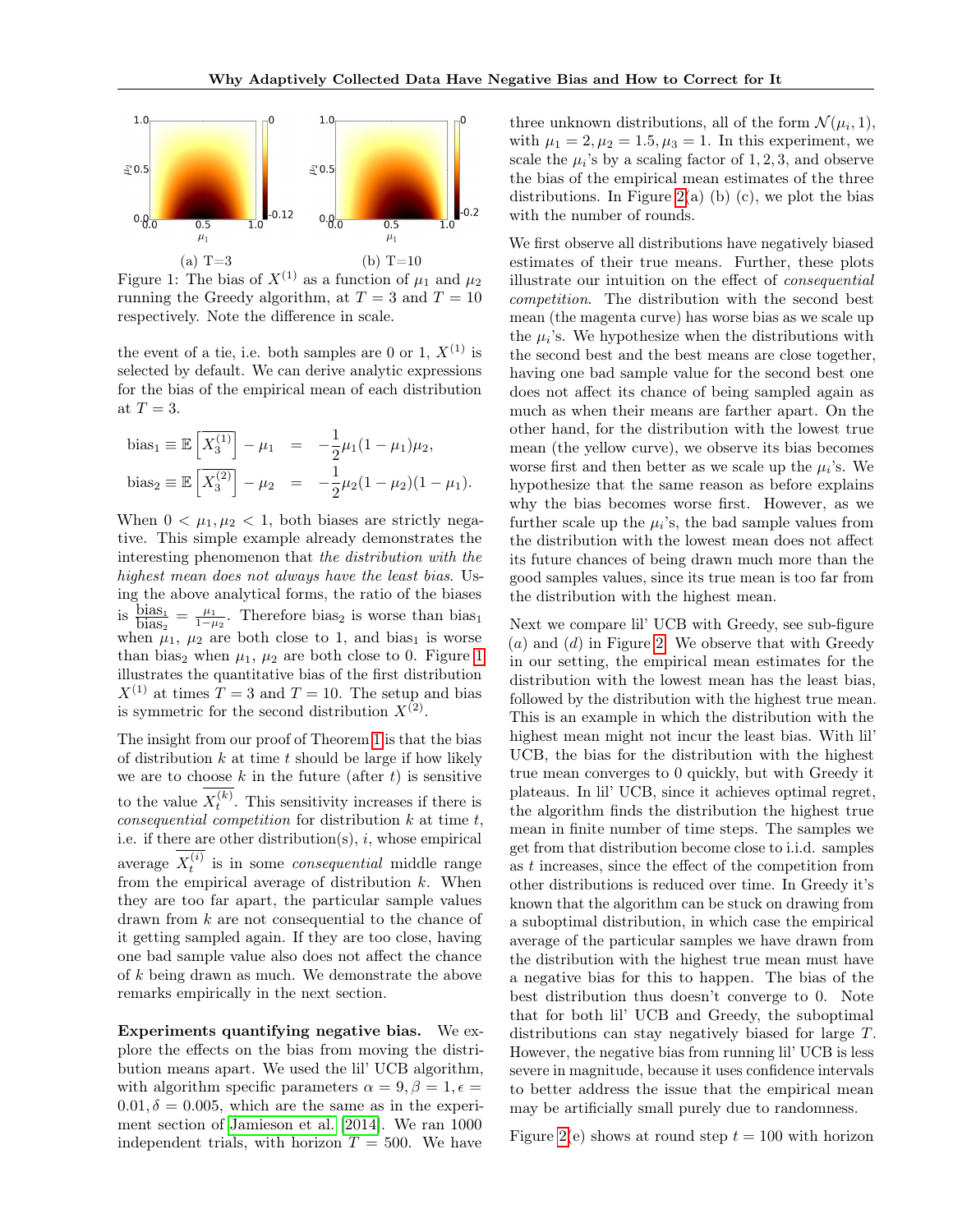<span id="page-4-0"></span>

Figure 2: In (a-c), we plot the bias of the empirical mean estimates of three unknown distributions running lil' UCB with horizon T=500. Each is distributed according to  $\mathcal{N}(\mu_i, 1)$ , where  $\mu_i$  is the mean of the *i*-th distribution, specified in the legends of the plot. We see that as we scale up  $\mu_i$ 's, so they become more spread out, the bias increases/decreases depending how far the  $\mu_i$ 's are from each other, and what is the order of the distributions. (d) plots the bias of the three unknown distributions running Greedy. (e) plots the number of future samples drawn from distribution 1 given its bias at t=100, running lil' UCB. Here T=1000 with two distributions,  $\mathcal{N}(2,1)$ and  $\mathcal{N}(1.5, 1)$ . This is a scatter plot over 1000 independent trials. (f) plots the bias as the estimate of the mean converges to the true mean across 600 gradient descent iterations. (a-d) and (f) are all averaged across 1000 independent trials.

 $T = 1000$ , running lil' UCB with the same hyperparameters in the same setting as in Figure  $2(a)$ , we plot the number of future samples drawn from the distribution with the highest mean (i.e.  $\mu = 2.0$ ) vs. the bias from the empirical average of samples drawn so far from this distribution at time  $t = 100$ . This confirms our intuition that large negative bias is correlated with fewer future chances of getting sampled.

Our theoretical analysis of Theorem [1](#page-2-1) shows that the marginal bias of each distribution is negative. The joint bias across all the distributions—e.g. how likely is it that all the distributions have negative bias—is also an interesting question. We empirically investigated the frequency at which negative bias occurs across distributions in simulations. In Table [1,](#page-4-1) we run Greedy, lil' UCB,  $\epsilon$ -Greedy ( $\epsilon = 0.1$ ), and Thompson Sampling (shown as "TS" in Table [1\)](#page-4-1) on 5 different distributions (see caption of Table [1](#page-4-1) for details) for 10,000 trials, and record the fraction of trials at which any m distributions all have negative bias at  $T = 100$ , where  $m = 0, \dots, 5$ . We observe that the results are highly skewed towards large values of  $m$ , suggesting that it is much more

<span id="page-4-1"></span>Table 1: We run each of the following common bandit algorithms (note "TS" stands for Thompson Sampling) across 10,000 independent trials with 5 distributions, each with  $\mathcal{N}(\mu_i, 1)$ , where  $\mu_1 = 1.0, \mu_2 = 0.75, \mu_3 =$  $0.5, \mu_4 = 0.38, \mu_5 = 0.25$ . In each column, we record the fraction of trials in which  $m$  distributions have negative bias at  $T = 100$ , where  $m = 0, \dots, 5$ . In  $\epsilon$ -Greedy,  $\epsilon = 0.1$ . In Thompson Sampling (TS), all distributions have prior  $\mathcal{N}(0, 25)$ .

|                    |              | $m: \#$ of distr. with bias $\lt 0$ |      |      |      |      |  |  |
|--------------------|--------------|-------------------------------------|------|------|------|------|--|--|
|                    | $\mathbf{I}$ |                                     |      |      |      | 5    |  |  |
| Greedy             | 0.02         | 0.09                                | 0.23 | 0.34 | 0.24 | 0.08 |  |  |
| lil' UCB           | 0.01         | 0.05                                | 0.21 | 0.36 | 0.30 | 0.08 |  |  |
| $\epsilon$ -Greedy | 0.02         | 0.12                                | 0.27 | 0.33 | 0.21 | 0.05 |  |  |
| TS.                |              | 0.08                                | 0.24 | 0.34 | 0.26 |      |  |  |

frequent that more distributions simultaneously have negative bias. We have also included additional results in a variety of settings in Appendix [C](#page-12-0) that confirm this finding. Theoretical analysis of the joint bias across distributions is beyond the scope of this paper and is an interesting direction of future investigation.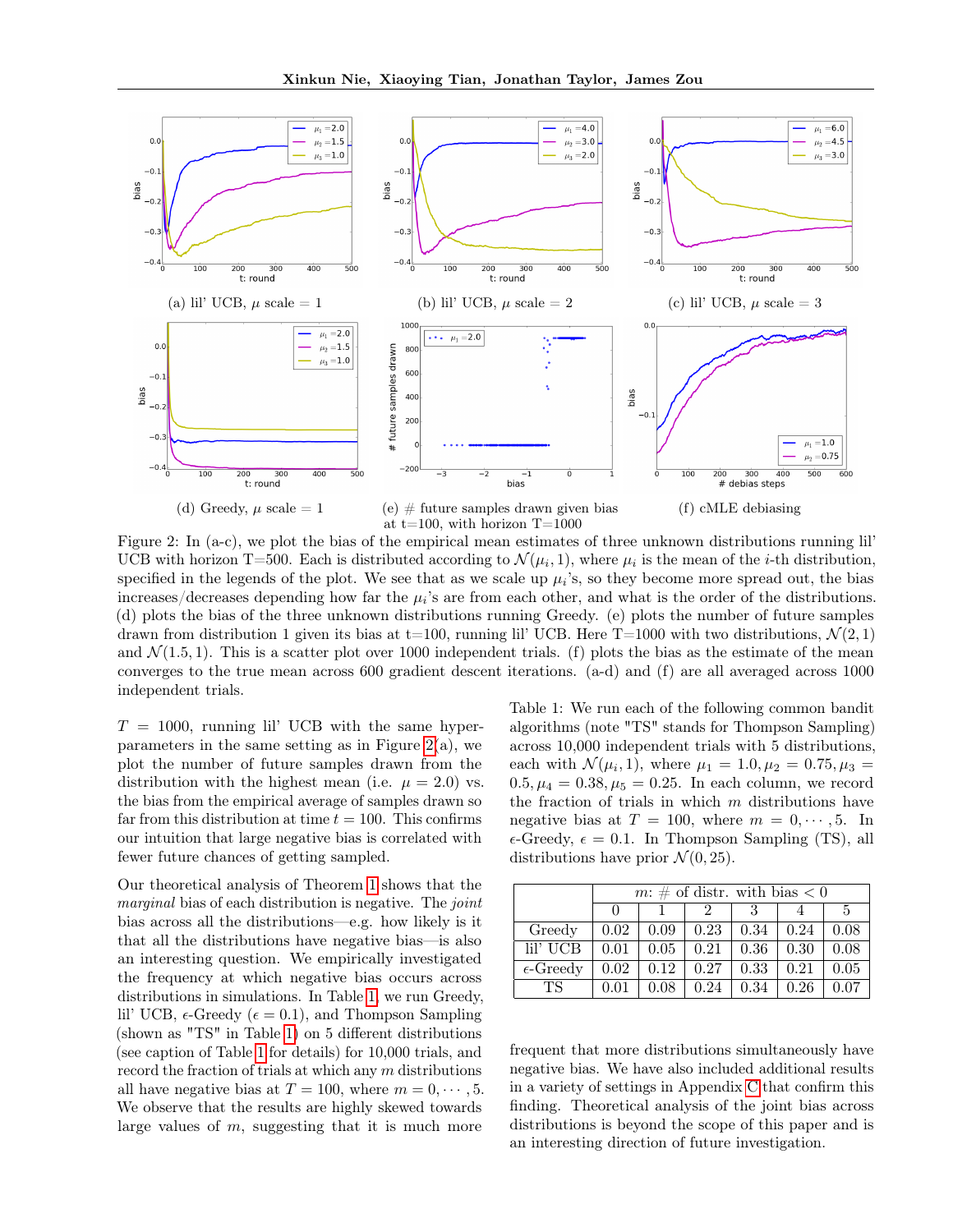## 4 DEBIASING ALGORITHMS AND EXPERIMENTS

Data splitting. A simple approach to obtain unbiased estimators of  $\mu_k$ 's is to split the data. Data splitting dates back to [Cox](#page-8-11) [\[1975\]](#page-8-11) and has been discussed by in the context of identifying loci of interest in genetics [\[Sladek et al., 2007\]](#page-8-12), and online search advertising [\[Xu et al., 2013\]](#page-8-0). [Wasserman and Roeder](#page-8-13) [\[2009\]](#page-8-13) and [Meinshausen et al.](#page-8-14) [\[2009\]](#page-8-14) discussed data splitting in high-dimensional inference. [Fithian et al.](#page-8-15) [\[2014\]](#page-8-15) discussed data splitting in post-selective inference. Let  $k$  be the distribution the selection function  $f$ chooses at time  $t$ . Instead of taking one sample from  $k$ , we maintain a "held-out" set by taking an additional independent sample from  $k$ . We use the first samples as the sample history for f which determines the future selections, and use the "held-out" set composed of the second samples for mean estimation. Since the "held-out" set is composed of i.i.d. samples that are independent of the selection process, its sample average is an unbiased estimate of  $\mu_k$ . However, if the total number of samples collected is fixed at  $T$  rounds, then data splitting suffers from high variance, since half of all the samples are discarded in estimation. Data splitting is a natural baseline and we compare it with more sophisticated debiasing algorithms.

Conditional Maximum Likelihood Estimator (cMLE). Data splitting is a general approach since it is agnostic to the selection function  $f$ . If we know the f used to collect the data, then more powerful debiasing could be achieved by explicitly conditioning on the sequence of distributions that are selected by f in a maximum likelihood framework. This conditioning approach is motivated by the recent successes of selective inference, which have been applied, for example, to debias the confidence intervals of the Lasso-selected features by conditioning on the Lasso algorithm [\[Taylor](#page-8-1) [and Tibshirani, 2015\]](#page-8-1). To the best of our knowledge, our paper is the first extension of selective inference to adaptive data collection. To illustrate the cMLE approach, we consider the special case where the decision on which distribution to sample at round  $t$  is based on comparing the decision statistics of the form,

$$
\mathbf{U}_t \stackrel{\Delta}{=} \left( U\left( \overline{X_t^{(1)}}, N_t^{(1)} \right), \dots, U\left( \overline{X_t^{(K)}}, N_t^{(K)} \right) \right). \tag{1}
$$

 $U_t$  depends only on the empirical average  $X_t^{(k)}$ 's and the number of samples  $N_t^{(k)}$ 's for  $k \in [K]$ . In other words, the selection function  $f$  depends on the history of rewards  $\Lambda_t$  only through  $U_t$ . In Greedy,  $U\left(\overline{X_t^{(k)}},N_t^{(k)}\right)=\overline{X_t^{(k)}},$  while in UCB type algorithms,  $U_t^{(k)}$  will be the upper confidence bounds that depend

on both  $X_t^{(k)}$ 's and  $N_t^{(k)}$ 's, where  $U_t^{(k)}$  is shorthand for  $U\left(\overline{X_t^{(k)}},N_t^{(k)}\right)$ .

<span id="page-5-1"></span>**Theorem 2.** Let  $s_t = f(\Lambda_t)$ . Suppose the distributional function for distribution k has density  $h_{\theta^{(k)}}$ , then the conditional likelihood of the adaptive data collection problem is proportional to

<span id="page-5-0"></span>
$$
p(\Lambda_T \mid s_t, \ t = 1, ..., T) \propto \prod_{k=1}^K \prod_{m=1}^{N_T^{(k)}} h_{\theta^{(k)}}(X_m^{(k)})
$$

$$
\cdot \prod_{t=K}^{T-1} \Pr[f(\mathbf{U}_t) = s_{t+1} \mid \mathbf{U}_t]. \tag{2}
$$

To maximize the conditional likelihood, we need to solve the following optimization problem,

<span id="page-5-2"></span>
$$
\max_{\theta} \sum_{k=1}^{K} \sum_{m=1}^{N_T^{(k)}} \log \left[ h_{\theta^{(k)}}(X_m^{(k)}) \right] + \sum_{t=K}^{T-1} \log \left[ \Pr \left[ f(\mathbf{U}_t) = s_{t+1} \mid \mathbf{U}_t \right] \right] - \log Z(\theta), \tag{3}
$$

where  $\theta = (\theta^{(1)}, \dots, \theta^{(K)})$  are the parameters of interest and  $Z(\theta)$  is the partition function in Eqn. [\(2\)](#page-5-0), that only depends on the parameters  $\theta$ .

Theorem [2](#page-5-1) gives an explicit form for the likelihood function of the adaptive data collection problem (up to a constant). Note that in Eqn [2,](#page-5-0)  $\Lambda_T$  contains both  $X_m^{(k)}$ , and  $\{U_t\}_{t=1}^T$  (recall that  $\Lambda_T$  is the history of samples up to time  $T$ ). We give a proof of Theorem [2](#page-5-1) in Appendix [B.](#page-9-0)

Adding additional noise to the sample values to improve cMLE optimization. We introduce additional randomization when selecting a distribution. The reasons are two-fold. First, we need exponential-tailed noise in randomization to achieve asymptotically consistent estimates [\[Tian and Taylor, 2015,](#page-8-2) [Panigrahi et al.,](#page-8-16) [2016\]](#page-8-16). Second, adding randomization smooths out the the hard boundaries in the sample space in evaluating  $Pr[f(\mathbf{U}_t) = s_{t+1} | \mathbf{U}_t]$ . For example, in Greedy,

$$
\Pr\left[f(\mathbf{U}_t) = s_{t+1} \mid \mathbf{U}_t\right] = \mathbb{I}\left(\arg\max_k \overline{X_t^{(k)}} = s_{t+1}\right), \tag{4}
$$

which means to compute the cMLE, we need to maximize the log-likelihood in a constrained region of the sample space. Optimization on such a region is no easy task. Moreover, since the hard-max function induces discontinuities of likelihood along the boundary of the constrained region, the cMLE will be ill-behaved since the gradient of the log-likelihood can become infinite [\[Tian and Taylor, 2015,](#page-8-2) [Panigrahi et al., 2016\]](#page-8-16).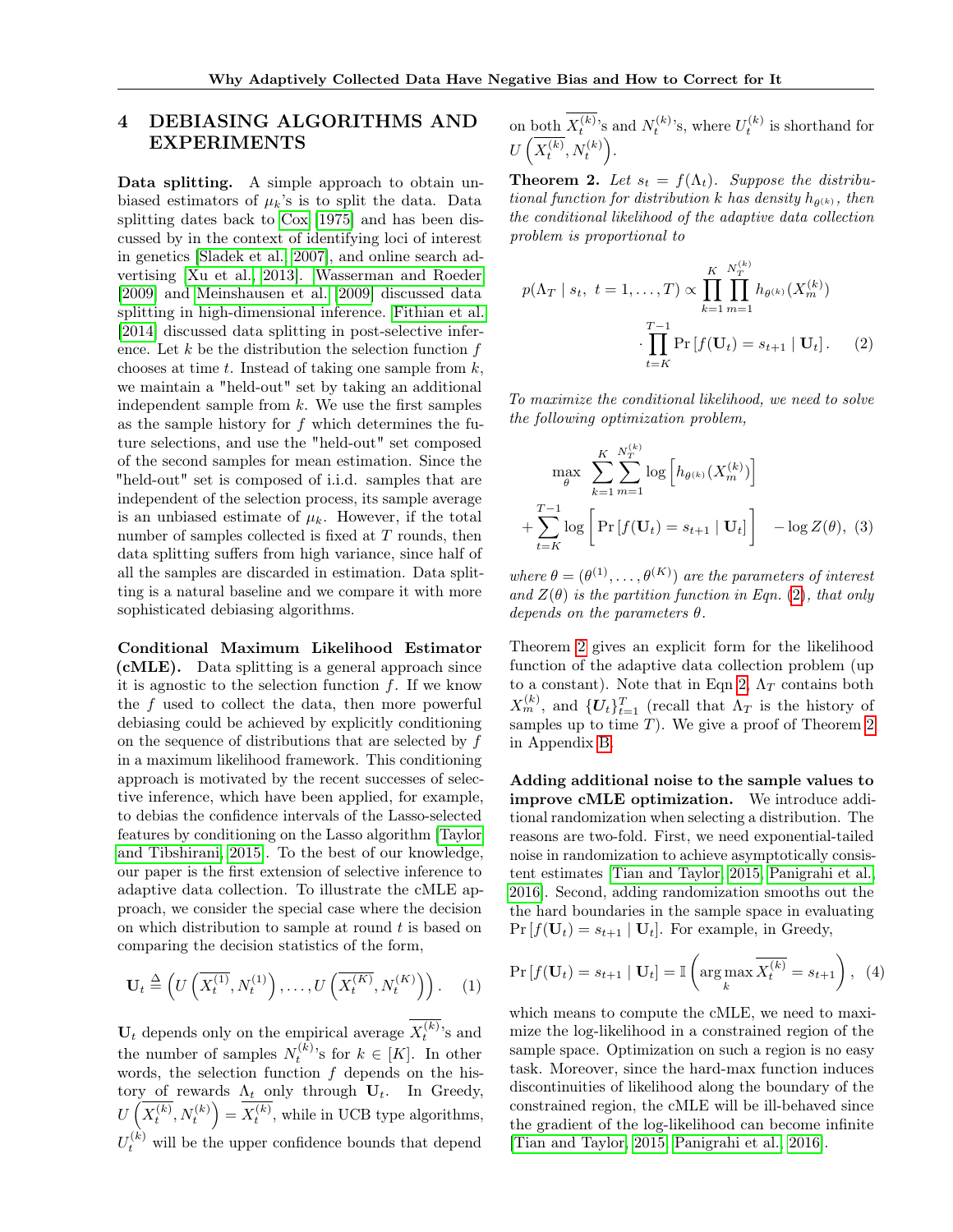We propose adding Gumbel noise to the decision statistics  $U_t$  to smooth out  $Pr[f(U_t) = s_{t+1} | U_t]$ . Note that we could also use other heavy-tailed distributions for the added noise. The Gumbel distribution offers computational convenience, since

<span id="page-6-1"></span>
$$
\Pr[f(\mathbf{U}_t) = k \mid \mathbf{U}_t] = \frac{\exp[U_t^{(k)}/\tau_t]}{\sum_{i=1}^K \exp[U_t^{(i)}/\tau_t]} \tag{5}
$$

has a closed form due to the Gumbel-max trick [\[Gumbel](#page-8-17) [and Lieblein, 1954\]](#page-8-17) (also see Lemma [1](#page-14-0) in Appendix [F\)](#page-14-1).

We can now optimize Eqn. [3](#page-5-2) using contrastive divergence [\[Carreira-Perpinan and Hinton, 2005\]](#page-8-18). Details of the algorithm are in Appendix [E.](#page-13-0) For lil' UCB or Greedy, we can compute  $U_t$  deterministically from  $\overline{X_t}$ and  $N_t$ . The selection function after Gumbel randomization is defined as

$$
f(\mathbf{U}_t) = \arg\max_k U_t^{(k)} + \epsilon_t^{(k)}, \quad \epsilon_t^{(k)} \stackrel{\text{iid}}{\sim} G_{\tau_t}, \tag{6}
$$

where  $G_{\tau}$  is a Gumbel distribution of mean 0 and scale parameter  $\tau$ . Similarly, we can also add Gumbel noise to  $\epsilon$ -Greedy to derive smooth conditional probabilities. We give examples of computing the conditional likelihood functions of common bandit algorithms with added Gumbel noise in Appendix [D.](#page-13-1)

We summarize the debiasing procedure in Algorithm [1.](#page-6-0) Note that we only compute cMLE with contrastive divergence (see Algorithm [2](#page-14-2) in Appendix [E\)](#page-13-0) once at time step  $T$  when we wish to debias the estimates. Note that with these smooth  $Pr[f(\mathbf{U}_t) = k | \mathbf{U}_t]$  in Eqn. [5,](#page-6-1) we have well-behaved gradients in the parameter updates in computing cMLE.

Debiasing experiments. We empirically show that the cMLE algorithm can reduce bias significantly and reduce the mean squared error (MSE) as well. In Table [2,](#page-7-0) we see significant bias reduction for the lil' UCB,  $\epsilon$ -Greedy, and Greedy algorithms using the cMLE debiasing algorithm, in both the  $K = 2$  and  $K = 5$  cases, where  $K$  is the number of distributions. All of our experiments used the same implementation of cMLE with the same hyper-parameters to demonstrate that cMLE can be robustly applied to different distribution settings without fine-tuning. We could still have some residual bias after running cMLE. This is due to the guarantee of asymptotic consistency with added heavy-tailed noise (i.e. the bias tends to 0 as  $T$  tends to infinity), and  $T$  is finite in our experiments. Table [3](#page-7-1) shows the reduction of MSE. The data splitting algorithm achieves consistent estimates, but it incurs high variance since the effective sample size is halved by maintaining a held-out set. Empirically we observe that data splitting suffers from high MSE. In Figure [2\(](#page-4-0)f), we run Greedy with cMLE, with two distributions,  $\mathcal{N}(1, 1)$  and  $\mathcal{N}(0.75, 1)$ .

<span id="page-6-0"></span>Algorithm 1 Debiasing algorithm using cMLE. Note that we only compute cMLE with contrastive divergence (see Algorithm [2](#page-14-2) in Appendix [E\)](#page-13-0) once at time step  $T$  when we wish to debias the estimates.

Add Gumbel noise when choosing which distribution to sample from at each time step t. Instead of applying the selection function directly to  $U_t$ , we apply it to

$$
\left(U_t^{(k)} + \epsilon_t^{(k)}\right), \quad k = 1, \dots, K
$$

where  $\epsilon_t^{(k)} \stackrel{\text{iid}}{\sim} G_{\tau_t}$ .

Compute conditional likelihood by computing the selection probabilities,

$$
\Pr_{\epsilon_t} [f(\mathbf{U}_t) = s_{t+1} | \mathbf{U}_t].
$$

Note that here  $f$  incorporates the randomness of Gumbel randomizations  $\{\epsilon_t^{(k)}\}_{k\in[K]}$  as well as the randomness in the original bandit algorithm.

Compute cMLE using approximate gradient descent with contrastive divergence.

We show the convergence of the estimated mean to the true mean as we run gradient descent over 600 iterations. We see that cMLE significantly reduces the bias, while improving the MSE. We also experimented with propensity matching, a commonly used method that weights each observed value of a distribution by one over the probability that this distribution is selected [\[Austin, 2011\]](#page-8-19). Propensity matching is unbiased, but has very large variance and thus a much greater MSE by several fold compared to cMLE. We discuss it in more detail in Appendix [G.](#page-14-3)

In both Table [2](#page-7-0) and Table [3,](#page-7-1) we looked at the cases where the horizon  $T$  is relatively small. The reasons are two-fold. First, a relatively small  $T$  is relevant in many biomedical settings, where the scientist adaptively collects data from several arms corresponding to different experimental conditions, and such collection procedures are expensive. Second, empirically, the magnitude of the bias tends to be the largest when  $t$ is small (c.f. Figure [2](#page-4-0) (a)-(d)), so we focused on cases where the bias is the largest to demonstrate the effectiveness of cMLE to debias the empirical estimates. For  $\epsilon$ -Greedy, for example, the biases of all the distributions are essentially  $0$  when  $T$  is large, and cMLE is not needed in this regime. For the Greedy algorithm, the bias of the suboptimal distributions are stuck at quite negative values even for very large T because they are not sampled again after the first few rounds. For completeness, we have also included the debiasing results for the Greedy algorithm when the horizon is large  $(T = 1000)$  in Table [4.](#page-7-2) We observe here that cMLE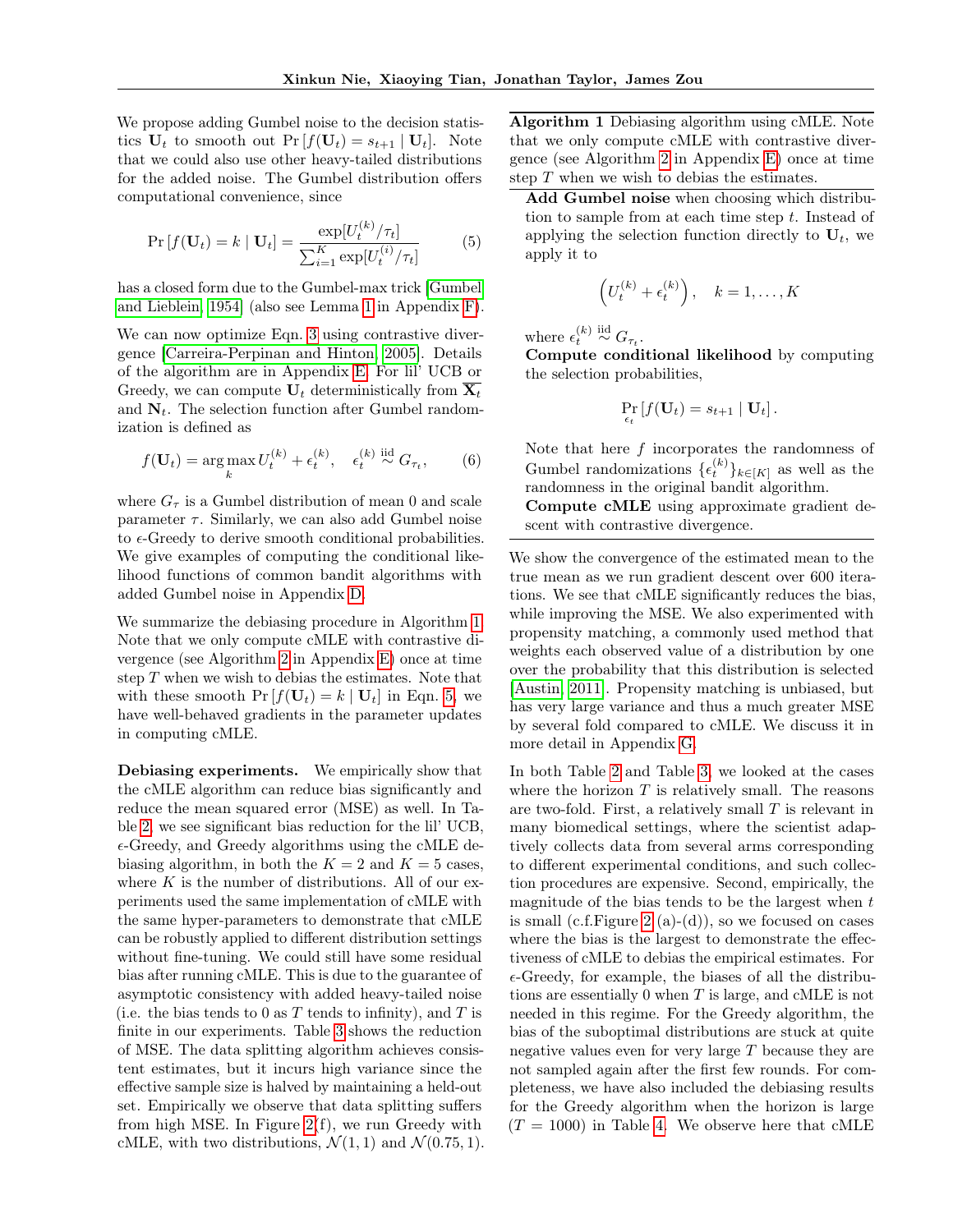<span id="page-7-0"></span>Table 2: **Bias Reduction.** With  $K = 2$ , each distribution is drawn from  $\mathcal{N}(\mu_i, 1)$ . where  $\mu_1 = 1.0, \mu_2 = 0.75$ . With  $K = 5$ , each distribution is drawn from  $\mathcal{N}(\mu_i, 1)$ . where  $\mu_1 = 1.0, \mu_2 = 0.75, \mu_3 = 0.5, \mu_4 = 0.38, \mu_5 = 0.25$ . In the left columns under each algorithm, we record the bias of the original algorithm at different time steps T. In the right columns, we record the percentage of the original bias that still remains after we run cMLE by adding gumbel noise  $\epsilon_g \sim G_\tau$ , with scale parameter  $\tau = 1.0$ , and contrastive divergence with 600 gradient descent iterations. All results are averaged across 1000 independent trials.

|                 | lil' UCB |          |         | $\epsilon$ -Greedy ( $\epsilon = 0.1$ ) | Greedy  |          |
|-----------------|----------|----------|---------|-----------------------------------------|---------|----------|
|                 | orig.    | cMLE     | orig.   | $\rm cMLE$                              | orig.   | cMLE     |
| $T=8, K=2$      | $-0.26$  | $6.2\%$  | $-0.25$ | $7.3\%$                                 | $-0.29$ | $2.8\%$  |
| $T = 16, K = 2$ | $-0.29$  | $5.2\%$  | $-0.25$ | $1.6\%$                                 | $-0.32$ | $8.3\%$  |
| $T = 20, K = 5$ | $-0.32$  | $14.9\%$ | $-0.31$ | $9.1\%$                                 | $-0.35$ | $18.0\%$ |
| $T=40,K=5$      | $-0.35$  | $14.2\%$ | $-0.27$ | $8.8\%$                                 | $-0.37$ | $15.9\%$ |

<span id="page-7-1"></span>Table 3: Mean Squared Error(MSE) reduction. The experiment setup is the same as in Table [2.](#page-7-0) The leftmost columns under each algorithm is the MSE of the original algorithm. The second to the left columns are the MSE percentage ratio of the data splitting with a held-out set compared to the MSE of the original algorithm. The right columns are the MSE percentage ratio of the cMLE algorithm after debiasing compared to the MSE of the original algorithm. For  $\epsilon$ -Greedy, we additionally run propensity matching (prop). Note that both data splitting and prop suffer from high variance despite achieving consistent estimation.

|                | lil' UCB |         |        |       | $\epsilon$ -Greedy( $\epsilon$ = 0.1) |         |            | Greedy |         |      |
|----------------|----------|---------|--------|-------|---------------------------------------|---------|------------|--------|---------|------|
|                | orig.    | held    | cMLE   | orig. | held                                  | prop    | $\rm cMLE$ | orig   | held    | cMLE |
| $T = 8, K = 2$ | 0.56     | 108\%   | 86\%   | 0.51  | 123\%                                 | $295\%$ | 76%        | 0.56   | 108\%   | 78%  |
| $T=16, K=2$    | 0.50     | 101\%   | 40\%   | 0.38  | $123\%$                               | 244\%   | $52\%$     | 0.53   | 107\%   | 45%  |
| $T=20, K=5$    | 0.57     | 112\%   | $99\%$ | 0.52  | 123\%                                 | $399\%$ | $94\%$     | 0.59   | $111\%$ | 89%  |
| $T=40$ .K $=5$ | 0.54     | $104\%$ | $52\%$ | 0.39  | 135\%                                 | $290\%$ | $62\%$     | 0.54   | $107\%$ | 52%  |

can almost completely debias the Greedy algorithm. This is expected since cMLE is asymptotically consistent, so as T grows, the bias reduces to 0 significantly. The mean squared error (MSE) has also reduced to a negligible amount for cMLE, but remains huge for the data splitting method. We have also included results running Thompson Sampling in Appendix [H](#page-15-0) for completeness.

<span id="page-7-2"></span>Table 4: The bias and mean squared error (MSE) of running the Greedy algorithm with  $T = 1000$ . The experiment setup is the same as in Table [2,](#page-7-0) for  $K = 2$ and  $K = 5$ , where K is the number of distributions of interest. The columns under "Bias" record the bias incurred by the original algorithm under "orig.", and the percentage of bias remaining after running the cMLE algorithm under "cMLE". The columns under "MSE" record the mean squared error (MSE) under the original greedy algorithm, the percentage of MSE running the data splitting method (i.e. using a held-out set of samples) in comparison to the original MSE, and the percentage of MSE running cMLE in comparison to the original MSE. We observe the cMLE has superior performance in both bias and MSE reduction.

|                     | Bias    |         |       | <b>MSE</b> |         |  |  |
|---------------------|---------|---------|-------|------------|---------|--|--|
|                     | orig.   | cMLE    | orig. | held-out   | cMLE    |  |  |
| $K=2$               | $-0.2$  | $0.0\%$ | 0.255 | 89.8%      | $0.4\%$ |  |  |
| $\rm K\mathbin=\!5$ | $-0.21$ | $1.0\%$ | 0.277 | 94.9%      | $1.1\%$ |  |  |

## 5 DISCUSSION

Our main result shows that adaptively collected data are negatively biased when the data collection algorithm f satisfies *Exploit* and *IIO*. This seems counterintuitive because we typically associate optimization (as in exploitative algorithms) with a positive selection bias (i.e.Winner's Curse). For example, if we draw 10 samples from  $\mathcal{N}(0, 1)$  and report the max, then we have positive reporting bias. The reason for the discrepancy between these phenomena is that for any sample history of data, the "best" option  $k$ 's sample mean is likely to be larger than its true mean. However who is the "best" varies in different sample paths, and the bias of each distribution  $k$  is negative in expectation.

We explored data splitting and cMLE as two approaches to reduce this bias. Data splitting is unbiased but suffers larger MSE because it ignores half of the samples during estimation. cMLE can reduce bias close to 0 while also reducing MSE. The trade-off is that it requires specific knowledge about  $f$  and also requires one to add additional noise to the collected data. Both approaches require modifying the data collection procedure and cannot be generically applied to debias existing adaptively collected data. As adaptively collected data are ubiquitous, developing flexible debiasing approaches to debias observational data is an important direction of future research.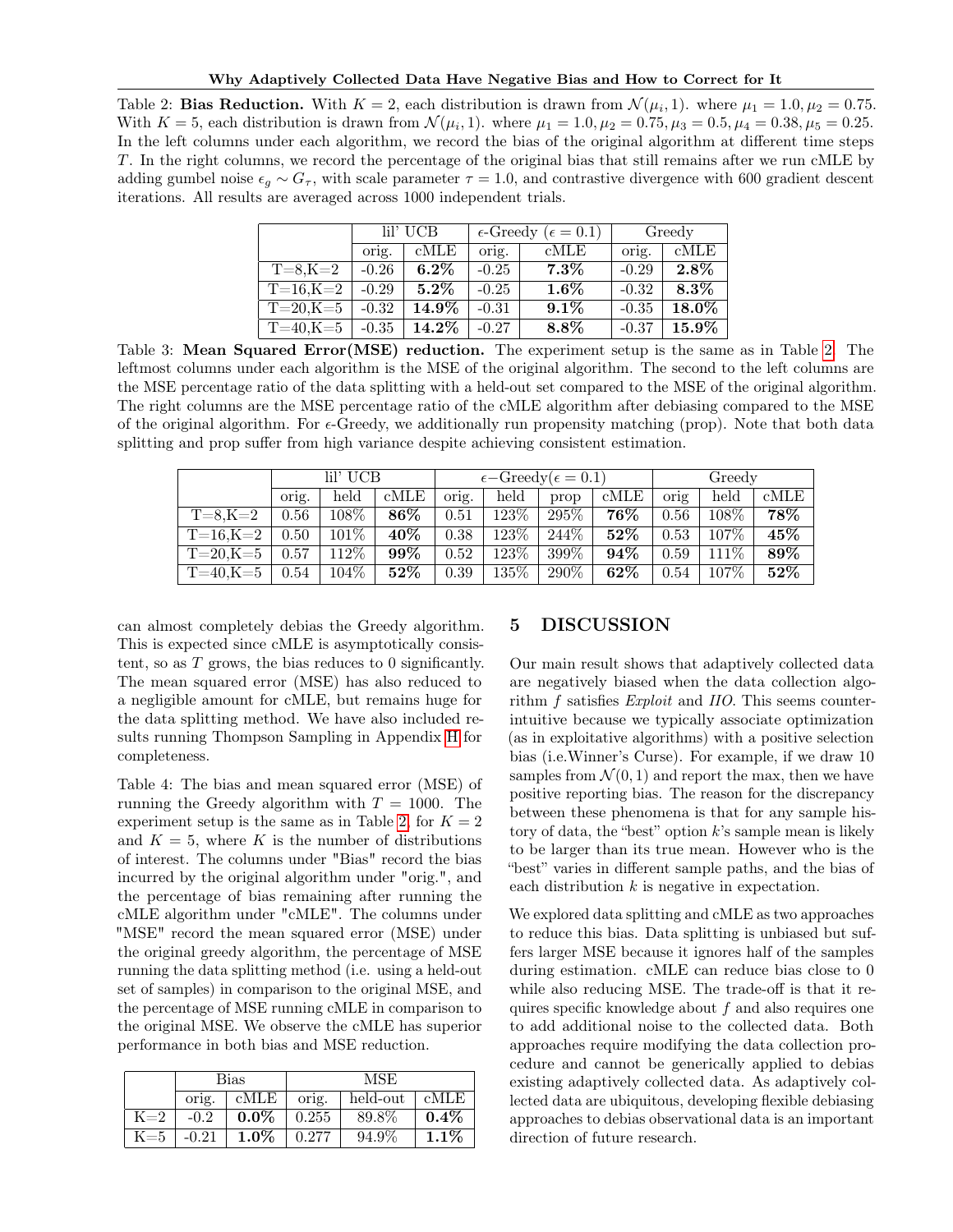### References

- <span id="page-8-10"></span>S. Agrawal and N. Goyal. Analysis of thompson sampling for the multi-armed bandit problem. In Conference on Learning Theory, pages 39–1, 2012.
- <span id="page-8-20"></span>P. Auer, N. Cesa-Bianchi, Y. Freund, and R. E. Schapire. The nonstochastic multiarmed bandit problem. SIAM journal on computing, 32(1):48–77, 2002.
- <span id="page-8-19"></span>P. C. Austin. An introduction to propensity score methods for reducing the effects of confounding in observational studies. Multivariate behavioral research, 46 (3):399–424, 2011.
- <span id="page-8-18"></span>M. A. Carreira-Perpinan and G. E. Hinton. On contrastive divergence learning. In AISTATS, volume 10, pages 33–40. Citeseer, 2005.
- <span id="page-8-11"></span>D. Cox. A note on data-splitting for the evaluation of significance levels. Biometrika, 62(2):441–444, 1975.
- A. Deng, J. Lu, and S. Chen. Continuous monitoring of a/b tests without pain: Optional stopping in bayesian testing. In Data Science and Advanced Analytics (DSAA), 2016 IEEE International Conference on, pages 243–252. IEEE, 2016.
- <span id="page-8-6"></span>C. Dwork, V. Feldman, M. Hardt, T. Pitassi, O. Reingold, and A. L. Roth. Preserving statistical validity in adaptive data analysis. In Proceedings of the Forty-Seventh Annual ACM on Symposium on Theory of Computing, pages 117–126. ACM, 2015.
- E. Even-Dar, S. Mannor, and Y. Mansour. Action elimination and stopping conditions for the multiarmed bandit and reinforcement learning problems. Journal of machine learning research, 7(Jun):1079– 1105, 2006.
- <span id="page-8-15"></span>W. Fithian, D. Sun, and J. Taylor. Optimal inference after model selection. arXiv preprint arXiv:1410.2597, 2014.
- <span id="page-8-17"></span>E. J. Gumbel and J. Lieblein. Statistical theory of extreme values and some practical applications: a series of lectures. 1954.
- <span id="page-8-4"></span>X. T. Harris, S. Panigrahi, J. Markovic, N. Bi, and J. Taylor. Selective sampling after solving a convex problem. arXiv preprint arXiv:1609.05609, 2016.
- <span id="page-8-5"></span>I. Ionita-Laza, A. J. Rogers, C. Lange, B. A. Raby, and C. Lee. Genetic association analysis of copy-number variation (cnv) in human disease pathogenesis. Genomics, 93(1):22–26, 2009.
- <span id="page-8-8"></span>K. Jamieson, M. Malloy, R. Nowak, and S. Bubeck. lil'ucb: An optimal exploration algorithm for multiarmed bandits. In Conference on Learning Theory, pages 423–439, 2014.
- J. Lu and A. Deng. Demystifying the bias from selective inference: A revisit to dawid's treatment selection

problem. Statistics & Probability Letters, 118:8–15, 2016.

- <span id="page-8-14"></span>N. Meinshausen, L. Meier, and P. Bühlmann. Pvalues for high-dimensional regression. Journal of the American Statistical Association, 104(488):1671– 1681, 2009.
- <span id="page-8-16"></span>S. Panigrahi, J. Taylor, and A. Weinstein. Bayesian post-selection inference in the linear model. arXiv preprint arXiv:1605.08824, 2016.
- <span id="page-8-7"></span>D. Russo and J. Zou. Controlling bias in adaptive data analysis using information theory. In Proceedings of the 19th International Conference on Artificial Intelligence and Statistics, AISTATS, 2016.
- <span id="page-8-12"></span>R. Sladek, G. Rocheleau, J. Rung, C. Dina, L. Shen, D. Serre, P. Boutin, D. Vincent, A. Belisle, S. Hadjadj, et al. A genome-wide association study identifies novel risk loci for type 2 diabetes. Nature, 445(7130): 881–885, 2007.
- <span id="page-8-1"></span>J. Taylor and R. J. Tibshirani. Statistical learning and selective inference. Proceedings of the National Academy of Sciences, 112(25):7629–7634, 2015.
- <span id="page-8-9"></span>W. R. Thompson. On the likelihood that one unknown probability exceeds another in view of the evidence of two samples. Biometrika, 25(3/4):285–294, 1933.
- <span id="page-8-2"></span>X. Tian and J. E. Taylor. Selective inference with a randomized response. To Appear in the Annals of Statistics, 2015.
- <span id="page-8-3"></span>X. Tian, N. Bi, and J. Taylor. Magic: a general, powerful and tractable method for selective inference. arXiv preprint arXiv:1607.02630, 2016.
- <span id="page-8-13"></span>L. Wasserman and K. Roeder. High dimensional variable selection. Annals of statistics, 37(5A):2178, 2009.
- <span id="page-8-0"></span>M. Xu, T. Qin, and T.-Y. Liu. Estimation bias in multiarmed bandit algorithms for search advertising. In Advances in Neural Information Processing Systems, pages 2400–2408, 2013.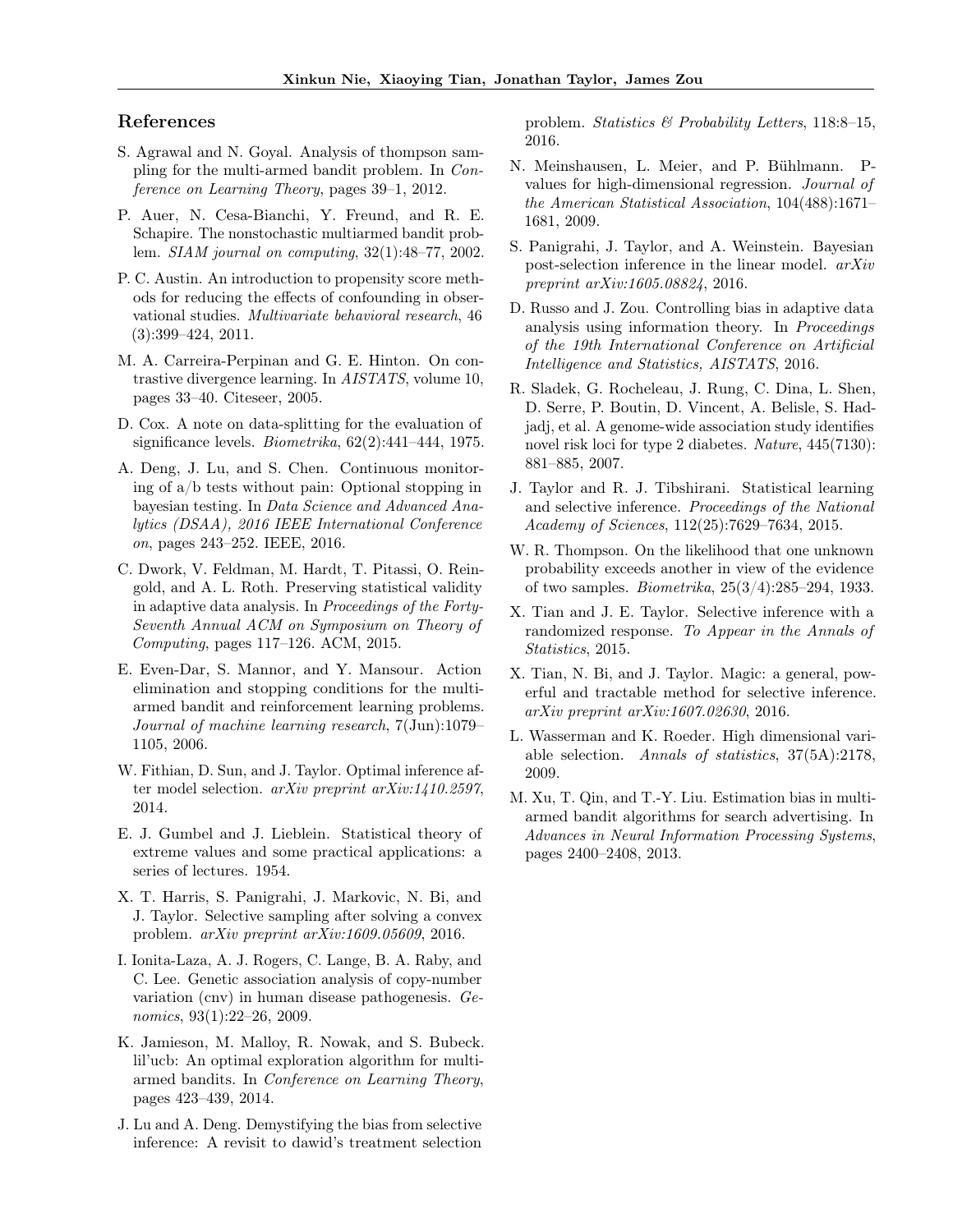### <span id="page-9-1"></span>A lil' UCB Algorithm

lil' UCB Algorithm is proposed by [Jamieson et al.](#page-8-8) [\[2014\]](#page-8-8), and achieves optimal regret. It has become one of the most popular upper confidence bound type algorithms.

In lil' UCB, the selection function

$$
f(\Lambda_t) = \arg\max_k \overline{X_t^{(k)}} + (1+\beta)(1+\sqrt{\epsilon})\sqrt{\frac{2(1+\epsilon)\log(\frac{\log((1+\epsilon)N_t^{(k)})}{\delta})}{N_t^{(k)}}}
$$
(7)

where  $N_t^{(k)}$  is the number of times arm k gets pulled by time t, and  $\overline{X_t^{(k)}} \equiv \frac{\sum_{i=1}^{N_t^{(k)}} X_i^{(k)}}{N_t^{(k)}}$ .  $\epsilon, \delta, \beta$  are lil' UCB hyper-parameters as specified in [Jamieson et al.](#page-8-8) [\[2014\]](#page-8-8).

### <span id="page-9-0"></span>B Proofs of the main results

Proof of Theorem [1.](#page-2-1) Without loss of generality, we focus on showing that distribution 1 has negative bias. The argument applies directly to every other distribution. For a given history  $\Lambda_t$ ,  $f(\Lambda_t)$  is a random variable over [K]. We define two independent random variables based on  $f(\Lambda_t)$ . Let  $g(\Lambda_t) = \mathbb{I}(f(\Lambda_t) = 1)$ . Let  $h\left(\Lambda_t^{(-1)}\right) = f(\Lambda_t)|f(\Lambda_t) \neq 1$  be a random variable with support  $\{2, ..., K\}$ , such that for  $k \in \{2, ..., K\}$ ,

$$
\Pr\left[h\left(\Lambda_t^{(-1)}\right) = k\right] = \Pr[f(\Lambda_t) = k | f(\Lambda_t) \neq 1] = \frac{\Pr[f(\Lambda_t) = k]}{\sum_{i=2}^K \Pr[f(\Lambda_t) = i]}.
$$

Note that f satisfies  $HO$  implies that the law of h is only a function of  $\Lambda_t^{(-1)}$ , which is the history only of the distributions 2, ..., K up to time t. It's clear that distribution selection by  $s_{t+1} = f(\Lambda_t)$  is equivalent to (i.e. have the same law as)

$$
s_{t+1} = \begin{cases} 1, & \text{if } g(\Lambda_t) = 1. \\ k, & \text{if } g(\Lambda_t) = 0, \ h(\Lambda_t^{(-1)}) = k, \ k \in [2, K]. \end{cases}
$$
 (8)

Since this equivalence holds for every  $t$ , the adaptive data collection procedure is defined by the independent random variables  $g(\Lambda_t)$  and  $h(\Lambda_t^{(-1)})$ .

To study distribution 1 we condition on the realization  $Θ$ , where  $Θ$  includes the realizations of distributions k for  $k \in \{2, ..., K\}$  and T random seeds for g and h,  $\{\omega_{g,t}, \omega_{h,t}\}_{t=1}^T$ . More precisely,  $\Theta = \{\{x_t^{(k)}\}_{t=1}^T, \{\omega_{g,t}, \omega_{h,t}\}_{t=1}^T, k \in$  $[2, K]$ , where  $x_t^{(k)}$  is a realized value of a sample drawn from distribution k at round t. Then given any realization of distribution 1,  $\sigma = (\sigma_1, \sigma_2, \ldots, \sigma_T)$ ,  $\sigma_i \in \mathbb{R}$ , conditioning on  $\Theta$  induces a deterministic mapping  $S(\sigma) = (t_1, ..., t_T)$ , where  $t_i$  is a positive integer corresponding to the time when the *i*-th sampling of distribution 1 occurs. Note that  $t_i \in [T] \bigcup \{*\},\$  where  $t_i = *$  indicates that the *i*-th drawing occurs after time T. Since all the other distributions' realization and randomness are fixed,  $t_i$  is a deterministic function of  $(\sigma_1, ..., \sigma_{i-1})$ .

Let  $\tilde{t}_j$  indicate the round at which distribution 1 is not selected for the j-th time, then IIO implies  $s_{\tilde{t}_j}$  =  $h(\Lambda_{\tilde{t}_j-1}^{(-1)}, \omega_{h,j})$ . Which distribution among  $2,\ldots,K$  is selected is determined by  $\Lambda_{\tilde{t}_j-1}^{(-1)}$  $\sum_{\tilde{t}_j-1}^{(-1)}$ , which is the history of distributions 2, ..., K up to time  $\tilde{t}_j - 1$ . Note that  $s_{\tilde{t}_j}$  is a function of  $\omega_{h,j}$  not  $\omega_{h,\tilde{t}_j}$ ; i.e. the random seeds  $\omega_{h,j}$  is only used when distribution 1 is not selected. From this observation, we see an important property of conditioning on Θ.

**Property 1.** If  $\tilde{t}_j$  indicates the round at which distribution 1 is not selected for the j-th time, then the history  $\Lambda_{\tilde{\tau}}^{(-1)}$  $\sum_{\tilde{t}_j}^{(-1)}$  is completely determined by the index j.

Our goal is to show that for an arbitrary realization  $\Theta$ ,  $\mathbb{E}\left[\overline{X_T^{(1)}}\right]$  $\left[\frac{\overline{F}}{T}\right]\Theta\right] \leq \mu_1$ . Then it would follow that  $\mathbb{E}\left[X_T^{(1)}\right]$  $\left| \frac{\overline{F}}{T} \right| \leq \mu_1.$ As we discussed above, after conditioning on Θ, the data collection procedure is equivalent to a mapping  $S(\sigma) = (t_1, ..., t_T)$ . For a given path  $\sigma = (\sigma_1, ..., \sigma_T)$ , let  $n_{\sigma} = |\{t_i : t_i \leq T\}|$  be the number of times distribution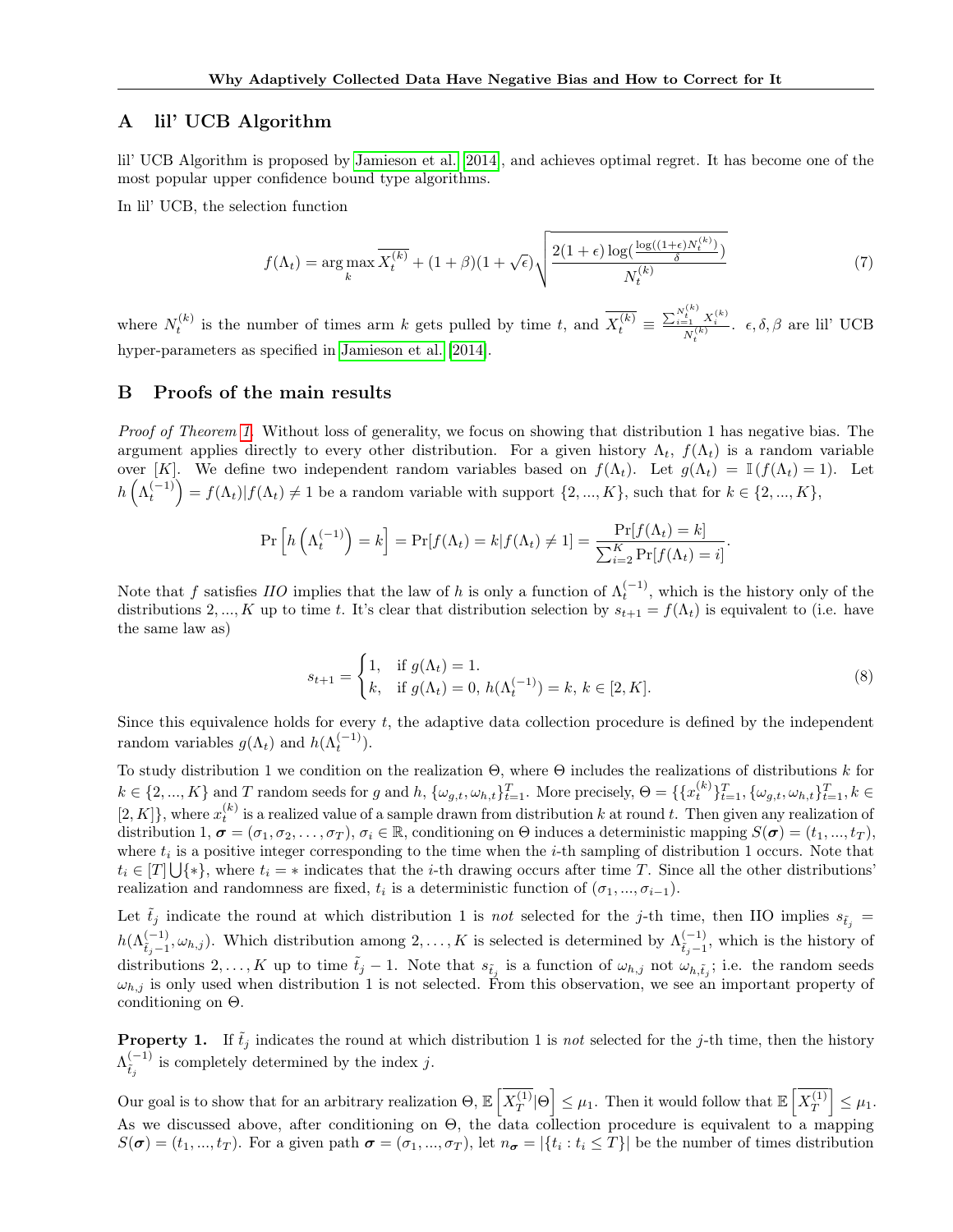1 is selected by round T. S depends on  $\Theta$ , but we will not write this explicitly to simplify notation. Moreover,  $Pr[\sigma|\Theta] = Pr[\sigma]$  since the values of distribution 1 is independent of the realizations of the other distributions and the randomness in the selections. Therefore,

$$
\mathbb{E}\left[\overline{X_T^{(1)}} | \Theta \right] = \sum_{\pmb{\sigma}} \Pr[\pmb{\sigma}] \frac{\sum_{i=1}^{n_{\pmb{\sigma}}} \sigma_i}{n_{\pmb{\sigma}}}.
$$

Our proof strategy is to show that any mapping S from paths  $\sigma$  to sets of times  $(t_1, ..., t_T)$  which satisfies Exploit condition must have bias  $\leq 0$ . It suffices to consider the mapping S corresponding to the largest  $\mathbb{E}\left[X_T^{(1)}\right]$  $\overline{\frac{T^{(1)}}{T}}|\Theta$  and still satisfies Exploit. We show that such a mapping S must have the property that  $n_{\sigma}$  is the same constant for all path  $\sigma$ . For such an S, it is immediate that  $\mathbb{E}\left[X_T^{(1)}\right]$  $\overline{\frac{\overline{P}}{T}}|\Theta|= \mu_1.$ 

Suppose for a maximal mapping S,  $n_{\sigma}$  differs for different  $\sigma$ . Let l be the largest integer for which there exist two paths  $\sigma$  and  $\sigma'$  such that  $\sigma_i = \sigma'_i$  for  $i < l$  and  $n_{\sigma} \neq n_{\sigma'}$ . So  $\sigma$  and  $\sigma'$  agree up to the  $l-1$ st drawing of distribution 1. We denote  $\alpha \equiv \sigma_l$  and  $\alpha' \equiv \sigma'_l$ ; without loss of generality we can assume  $\alpha < \alpha'$ .

**Property 2.** The fact that l is the largest such index implies that if  $\sigma''$  is any other path such that  $\sigma''_i = \sigma_i$ for  $i \leq l$  then  $n_{\sigma''} = n_{\sigma}$ . Similarly if  $\sigma''_i = \sigma'_i$  for  $i \leq l$  then  $n_{\sigma''} = n_{\sigma'}$ .

There are two possible cases and we show that they both lead to contradictions. This would complete the proof by contradiction.

**Case 1:**  $n_{\sigma} > n_{\sigma'}$ . Consider the two paths  $\lambda = (\sigma_1, ..., \sigma_{l-1}, \alpha, \lambda_{l+1}, ..., \lambda_T)$  and  $\lambda' =$  $(\sigma_1, ..., \sigma_{l-1}, \alpha', \lambda_{l+1}, ..., \lambda_T)$ , where  $\lambda_{l+1} ... \lambda_T$  is some arbitrary fixed string of realizations. Property 2 implies that  $n_{\lambda} = n_{\sigma} > n_{\sigma'} = n_{\lambda'}$ . Under the mapping S,  $\lambda$  and  $\lambda'$  maps onto two sets of times  $\{t_{\lambda,i}\}_{i=1}^T$  and  $\{t_{\lambda',i}\}_{i=1}^T$ , where  $t_{\lambda,i}$  (resp.  $t_{\lambda',i}$ ) is the round at which distribution 1 is drawn the *i*-th time under the realization  $\lambda$  (resp.  $λ'$ ). Since at least the first  $l-1$  terms of  $λ$  and  $λ'$  are equal, at least the first l terms of  $t_{λ,i}$  and  $t_{λ',i}$  are equal since the k-th term of  $t_{\lambda,i}$  depends on the first k – 1 terms of  $\lambda$  for all  $0 < k \leq T$ . Let  $l_1 > l$  be the first index where  $t_{\lambda, l_1} < t_{\lambda', l_1}$ . There must exist such a  $l_1$  in order for  $n_{\lambda} > n_{\lambda'}$ .

Consider the round  $t^* = t_{\lambda, l_1} - 1$ . The histories up to round  $t^*$  of paths  $\lambda$  and  $\lambda'$ , i.e.  $\Lambda_{\lambda, t^*}^{(-1)}$  and  $\Lambda_{\lambda', t^*}^{(-1)}$ , are identical because in both paths distribution 1 has been selected  $l_1 - 1$  times by round  $t^*$  (by Property 1). Moreover the empirical average of distribution 1 under  $\lambda$  is strictly lower than the average under  $\lambda'$ . Exploit property states that  $g(\Lambda_{\lambda,t^*}, \omega_{g,t^*}) = 1 = f(\Lambda_{\lambda,t^*}, \omega_{g,t^*})$  implies  $f(\Lambda_{\lambda',t^*}, \omega_{g,t^*}) = 1 = g(\Lambda_{\lambda',t^*}, \omega_{g,t^*})$ . This implies that  $t_{\lambda,l_1} = t_{\lambda',l_1}$ , contradicting  $t_{\lambda,l_1} < t_{\lambda',l_1}$ . Therefore the scenario  $n_{\sigma} > n_{\sigma'}$  is not possible if f satisfies Exploit. Note that for any  $\Lambda_t$ , we can use the same probability space  $\Omega$  for  $g(\Lambda_t)$  and  $f(\Lambda_t)$  such that  $\{\omega : g(\Lambda_t, \omega) = 1\} = \{\omega : f(\Lambda_t, \omega) = 1\}.$ 

**Case 2:**  $n_{\sigma} < n_{\sigma}$ . By Property 2, all the path where the first l terms are  $\sigma_1...\sigma_{l-1}\alpha$  have  $n_{\sigma}$  total number of draws. The contribution of these paths to the average  $X_T^{(1)}$  $T^{(1)}$  is

$$
\mathbb{E}\left[\overline{X_T^{(1)}}|\Theta,\sigma_1,...,\sigma_{l-1},\alpha\right] = \frac{\sum_{i=1}^{l-1}\sigma_i + \alpha + (n_{\sigma} - l)\mu_1}{n_{\sigma}}.
$$

Similarly, all the path where the first l terms are  $\sigma_1...\sigma_{l-1}\alpha'$  have  $n_{\sigma'}$  total number of draws. The contribution of these paths to the average  $X_T^{(1)}$  $T^{(1)}$  is

$$
\mathbb{E}\left[\overline{X_T^{(1)}}|\Theta,\sigma_1,...,\sigma_{l-1},\alpha'\right]=\frac{\sum_{i=1}^{l-1}\sigma_i+\alpha'+(n_{\sigma'}-l)\mu_1}{n_{\sigma'}}.
$$

Since  $\frac{\sum_{i=1}^{l-1} \sigma_i + \alpha}{l} < \frac{\sum_{i=1}^{l-1} \sigma_i + \alpha'}{l}$  $\frac{\sigma_i + \alpha}{l}$ , we must have either of the following hold:

1.  $\frac{\sum_{i=1}^{l-1} \sigma_i + \alpha}{l} < \mu_1$ . If this holds true, then the paths where the first l terms are  $\sigma_1...\sigma_{l-1}\alpha$  can have m instead of  $n_{\sigma}$  total number of draws, where  $n_{\sigma} < m \leq n_{\sigma'}$ . Note that  $\frac{\sum_{i=1}^{l-1} \sigma_i + \alpha + (n_{\sigma}-l)\mu_1}{n_{\sigma}} < \frac{\sum_{i=1}^{l-1} \sigma_i + \alpha + (m-l)\mu_1}{m}$ .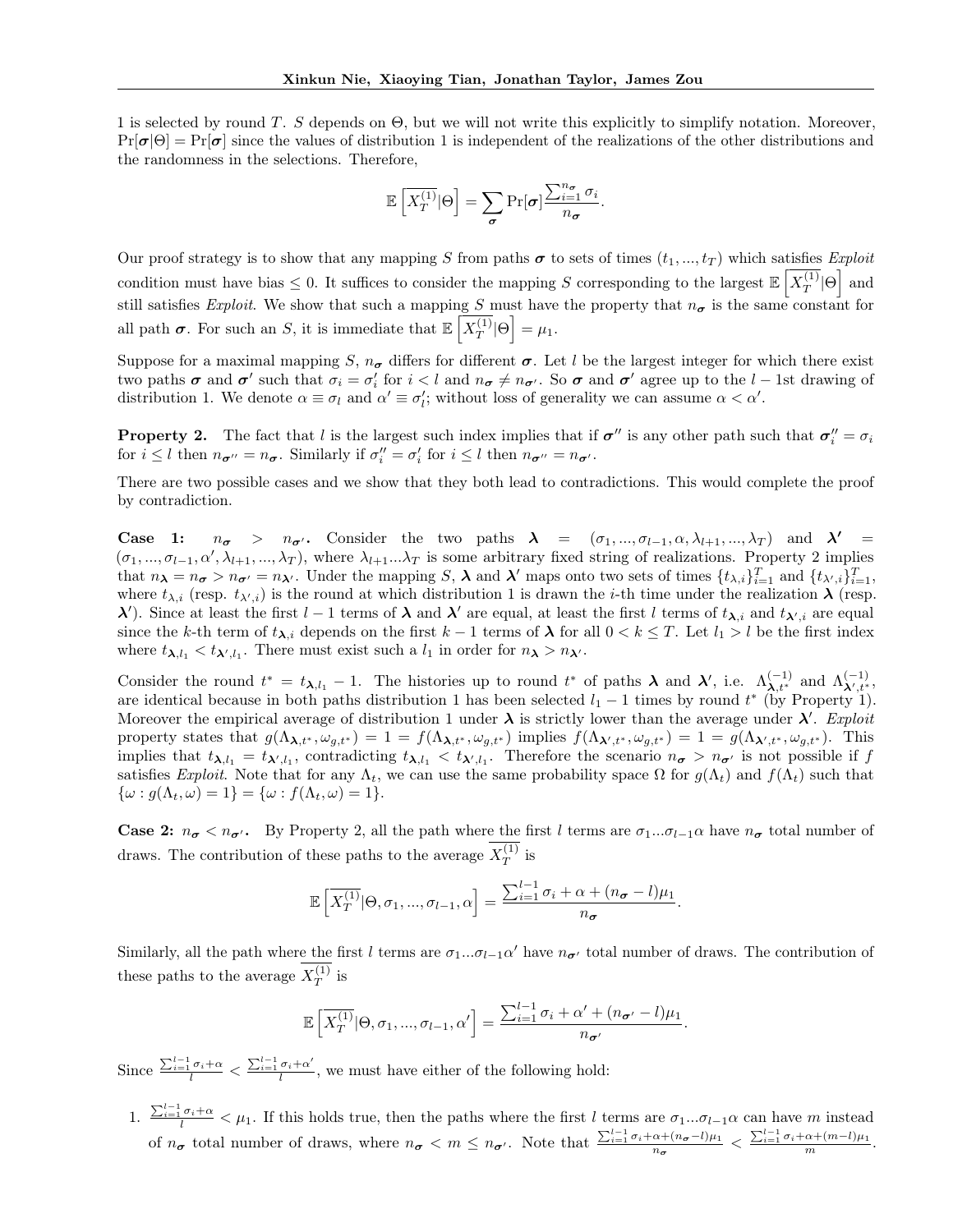This modification preserves Exploit property while increasing  $\mathbb{E}\left[X_T^{(1)}\right]$  $\overline{\mathcal{T}}_T^{(1)}[\Theta, \sigma_1, ..., \sigma_{l-1}, \alpha]$ , and thus increasing the  $\mathbb{E} \left[ \overline{X^{(1)}_{T}} \right]$  $\left[\frac{1}{T}\right]\Theta$  of S. This contradicts the assumption that S is the maximal mapping.

2.  $\frac{\sum_{i=1}^{l-1} \sigma_i + \alpha'}{l} > \mu_1$ . If this holds true, then the paths where the first l terms are  $\sigma_1...\sigma_{l-1}\alpha'$  can have m' instead of  $n_{\sigma'}$  total number of draws, where  $n_{\sigma} \leq m < n_{\sigma'}$ . Note that  $\frac{\sum_{i=1}^{l-1} \sigma_i + \alpha' + (n_{\sigma'}-l)\mu_1}{n_{\sigma'}} < \frac{\sum_{i=1}^{l-1} \sigma_i + \alpha' + (m-l)\mu_1}{m}$ . This modification preserves Exploit property while increasing  $\mathbb{E}\left[X_T^{(1)}\right]$  $T(T^{(1)}[\Theta, \sigma_1, ..., \sigma_{l-1}, \alpha']$ , and thus increasing the  $\mathbb{E}\left[X_T^{(1)}\right]$  $\left\lfloor \frac{1}{T} \right\rfloor \Theta$  of S. This contradicts the assumption that S is the maximal mapping.

The case analysis proves that in order for S to be the mapping corresponding to the maximal  $\mathbb{E}\left[X_T^{(1)}\right]$  $\sqrt{\frac{1}{T}}|\Theta|$  it must assign the same constant  $n_{\sigma}$  for all path  $\sigma$ , i.e. the number of times distribution 1 is selected does not depend on its observed values. Such a mapping is unbiased:  $\mathbb{E} \left[ X_T^{(1)} \right]$  $\overline{\frac{\overline{P}}{T}}|\Theta|= \mu_1.$  $\Box$ 

Proof of Proposition. [1.](#page-2-0) For any algorithm with the following form of the selection function,

<span id="page-11-0"></span>
$$
f\left(\Lambda_t^{(k)} \cup \Lambda_t^{(-k)}\right) = \underset{k \in [K]}{\arg \max} \, U_t^{(k)}\left(\overline{X_t^{(k)}}, N_t^{(k)}, \omega\right),\tag{9}
$$

such that conditioning on  $\Lambda_t^{(k)}$  and  $\Lambda_t^{(k)}$  with  $N_t^{(k)} = N_t^{(k)}$ , and  $\overline{X_t^{(k)}} < \overline{X_t^{(k)}}$ , and fixing  $\Lambda_t^{(-k)}$  and  $\omega$ , we have  $U_t^{(k)}(\overline{X_t^{(k)}}, N_t^{(k)}, \omega) < U_t^{(k)}(\overline{X_t^{(k)}}, N_t^{(k)}, \omega)$ , then it satisfies Exploit by definition. We show lil' UCB, Greedy, and  $\epsilon$ -Greedy can all be written in the form of Eqn. [9.](#page-11-0)

In lil' UCB,

$$
U_t^{(k)}\left(\overline{X_t^{(k)}}, N_t^{(k)}, \omega\right) = U_t^{(k)}\left(\overline{X_t^{(k)}}, N_t^{(k)}\right) = \overline{X_t^{(k)}} + (1+\beta)(1+\sqrt{\epsilon})\sqrt{\frac{2(1+\epsilon)\log(\frac{\log((1+\epsilon)N_t^{(k)})}{\delta})}{N_t^{(k)}}}
$$
(10)

where  $\epsilon, \delta, \beta$  are lil' UCB hyper-parameters as specified in [Jamieson et al.](#page-8-8) [\[2014\]](#page-8-8). In Greedy,

$$
U_t^{(k)}(\overline{X_t^{(k)}}, N_t^{(k)}, \omega) = U_t^{(k)}(\overline{X_t^{(k)}}) = \overline{X_t^{(k)}}\tag{11}
$$

In  $\epsilon$ -Greedy,

<span id="page-11-1"></span>
$$
U_t^{(k)}(\overline{X_t^{(k)}}, N_t^{(k)}, \omega) = \begin{cases} \overline{X_t^{(k)}}, & \text{if } \omega > \epsilon \\ - & \text{if } \omega < \epsilon \end{cases} \tag{12}
$$

In Eqn. [12,](#page-11-1) when  $\omega < \epsilon$ , since we condition on  $\omega$ , it is trivially true that  $f(\Lambda_t^{(k)} \cup \Lambda_t^{(-k)}) = k$  implies  $f(\Lambda_t^{(k)} \cup$  $\Lambda_t^{(-k)}$  = k. In all of the above algorithms,  $U_t^{(k)}$  monotonically increases as  $X_t^{(k)}$  increases, conditioning on  $\omega$  and  $N_t(k)$  fixed. Thus all three algorithms satisfy Exploit.

lil' UCB and greedy trivially satisfy IIO because they are deterministic algorithms. For  $\epsilon$ -Greedy, conditioning on  $f(\Lambda_t) \neq k$  and  $f(\Lambda_t) \neq k$ , and  $\Lambda_t^{(-k)}$ , if  $\omega > \epsilon$ , then  $f(\Lambda_t, \omega)$  is determined by  $\Lambda_t^{(-k)}$ . If  $\omega < \epsilon$ , then all the  $K-1$ distributions are uniformly chosen in both cases.  $\Box$ 

Proof of Proposition. [2.](#page-2-2) Without loss of generality, we focus on showing that distribution 1 has negative bias. We modify the arguments used to prove Theorem [1.](#page-2-1) To study distribution 1 we condition on the realization  $\Theta$ , where  $\Theta$  includes the realization of distribution 2 and T random seeds for f,  $\{\omega_t\}_{t=1}^T$ . Then given any realization of distribution 1,  $\sigma = (\sigma_1, \sigma_2, ..., \sigma_T)$ ,  $\sigma_i \in \mathbb{R}$ , conditioning on  $\Theta$  induces a deterministic mapping  $S(\sigma) = \{t_1, ..., t_T\}$ , where  $t_i$  is a positive integer corresponding to the time when the *i*-th drawing of distribution 1 occurs. Note that  $t_i \in [T] \cup *$ , where  $t_i = *$  indicates that the *i*-th drawing occurs after time T. Since the realizations of distribution 2 and the randomness in f are fixed,  $t_i$  is a deterministic function of  $\{\sigma_1, ..., \sigma_{i-1}\}$ . We also have the following property as a consequence.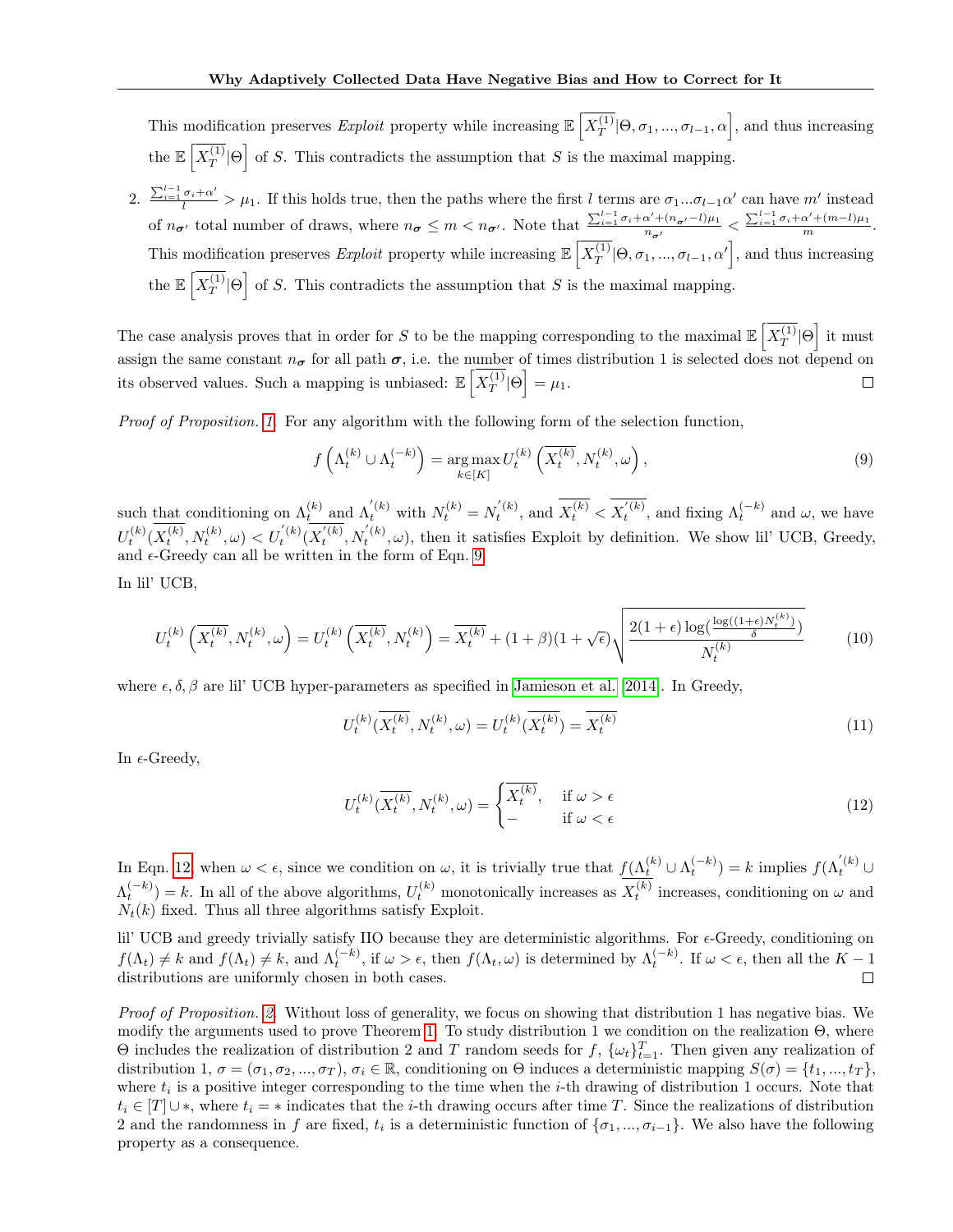**Property 1.** If  $\tilde{t}_j$  indicate the j-th time where distribution 2 is selected, then the history  $\Lambda_i^{(2)}$ .  $\tilde{t}_j^{(2)}$  is completely determined by the index  $j$ .

The rest of the proof is identical to the proof of Theorem [1.](#page-2-1)

*Proof of Theorem [2.](#page-5-1)* The conditional likelihood  $p_{\Lambda_T}(\Lambda_T | s_t, t = 1, ..., T)$  is related to the original likelihood  $h_{\Lambda_T}(\Lambda_T) = \prod_{k=1}^K \prod_{m=1}^{N_T^{(k)}} h_{\theta^{(k)}}(X_m^{(k)})$  via the selective likelihood ratio (LR).

<span id="page-12-1"></span>
$$
LR(\mathbf{U} \mid s_t, t = 1, \dots, T) \propto \prod_{t=K}^{T-1} \Pr[f(\mathbf{U}_t) = s_{t+1} \mid \mathbf{U}_t], \tag{13}
$$

 $\Box$ 

where  $\mathbf{U} = (\mathbf{U}_t)_{t=1}^T$ . The index starts from K because we always draw samples from each distribution once in the beginning. The probability is taken over the extra randomness in the selection function  $f$ , fixing the decision statistics  $U_t$ 's and the sequence of choices  $s_t$ 's. Moreover, note that conditioning on the sequence of distribution to select  $s_t$ 's means we are also fixing  $N_t$ 's as they are equivalent.

Using the change of variable formula and the selective likelihood ratio in Eqn. [13,](#page-12-1) we have

$$
p_{\Lambda_T}(\Lambda_T | s_t, t = 1,..., T)
$$
  
\n
$$
= p_U(\mathbf{U} | s_t, t = 1,..., T) \times |\det \mathbf{J}_{\Lambda_T \to \mathbf{U}}|
$$
  
\n
$$
= h_U(\mathbf{U})LR(\mathbf{U} | s_t, t = 1,..., T) \times |\det \mathbf{J}_{\Lambda_T \to \mathbf{U}}|
$$
  
\n
$$
= h_{\Lambda_T}(\Lambda_T) \times |\det \mathbf{J}_{\mathbf{U} \to \Lambda_T}| \times LR(\mathbf{U} | s_t, t = 1,..., T) \times |\det \mathbf{J}_{\Lambda_T \to \mathbf{U}}|
$$
  
\n
$$
\propto h_{\Lambda_T}(\Lambda_T) \times \prod_{t=K}^{T-1} \Pr[f(\mathbf{U}_t) = s_{t+1} | \mathbf{U}_t],
$$

where  $J_{\Lambda_T \to U}$  is the Jacobian matrix for the map from  $\Lambda_T \to U$ .  $h_{\Lambda_T}(\Lambda_T)$  is the unconditional likelihood of the data generating distribution. Note the last equation is due to that there is an invertible (linear) map between  $\Lambda_T$ and U.  $\Box$ 

#### <span id="page-12-0"></span>C Additional experiment results for joint bias characterization

<span id="page-12-2"></span>Table 5: We run each of the following common bandit algorithms (note "TS" stands for Thompson Sampling) across 10,000 independent trials with 2 distributions, each with  $\mathcal{N}(\mu_i, 1)$ , where  $\mu_1 = 1.0, \mu_2 = 0.75$ . In each column, we record the fraction of trials in which m distributions have negative bias at  $T = 100$ , where  $m = 0, 1, 2$ . In  $\epsilon$ -Greedy,  $\epsilon = 0.1$ . In Thompson Sampling (TS), all distributions have prior  $\mathcal{N}(0, 25)$ .

|                    | $m=0$ | $m=1$ | $m=2$ |
|--------------------|-------|-------|-------|
| Greedy             | 0.11  | 0.50  | 0.39  |
| lil' UCB           | 0.20  | 0.51  | 0.29  |
| $\epsilon$ -Greedy | 0.20  | 0.51  | 0.29  |
| ТS                 | 0.17  | 0.51  | 0.32  |

<span id="page-12-3"></span>Table 6: We run each of the following common bandit algorithms (note "TS" stands for Thompson Sampling) across 10,000 independent trials with 3 distributions, each with  $\mathcal{N}(\mu_i, 1)$ , where  $\mu_1 = 1.0, \mu_2 = 0.75, \mu_3 = 0.5$ . In each column, we record the fraction of trials in which m distributions have negative bias at  $T = 100$ , where  $m = 0, 1, 2, 3$ . In  $\epsilon$ -Greedy,  $\epsilon = 0.1$ . In Thompson Sampling (TS), all distributions have prior  $\mathcal{N}(0, 25)$ .

|                    | $m=0$ | $m=1$ | $m=2$ | $m=3$ |
|--------------------|-------|-------|-------|-------|
| Greedy             | 0.05  | 0.26  | 0.44  | 0.25  |
| lil' UCB           | 0.07  | 0.32  | 0.43  | 0.18  |
| $\epsilon$ -Greedy | 0.09  | 0.34  | 0.40  | 0.17  |
| TS.                | 0.07  | 0.31  | 0.43  | 0.20  |

We have included additional experiment results to supplement Table [1](#page-4-1) that confirm the findings in Section [3.](#page-2-3) In Table [5](#page-12-2) and Table [6,](#page-12-3) we run experiments in settings there are two and three distributions respectively (details see captions of the Tables). Each column is the fraction of trials in which  $m$  distributions have negative bias, where  $m = 0, 1, 2$  in the case of two distributions, and  $m = 0, 1, 2, 3$  in the case of three distributions.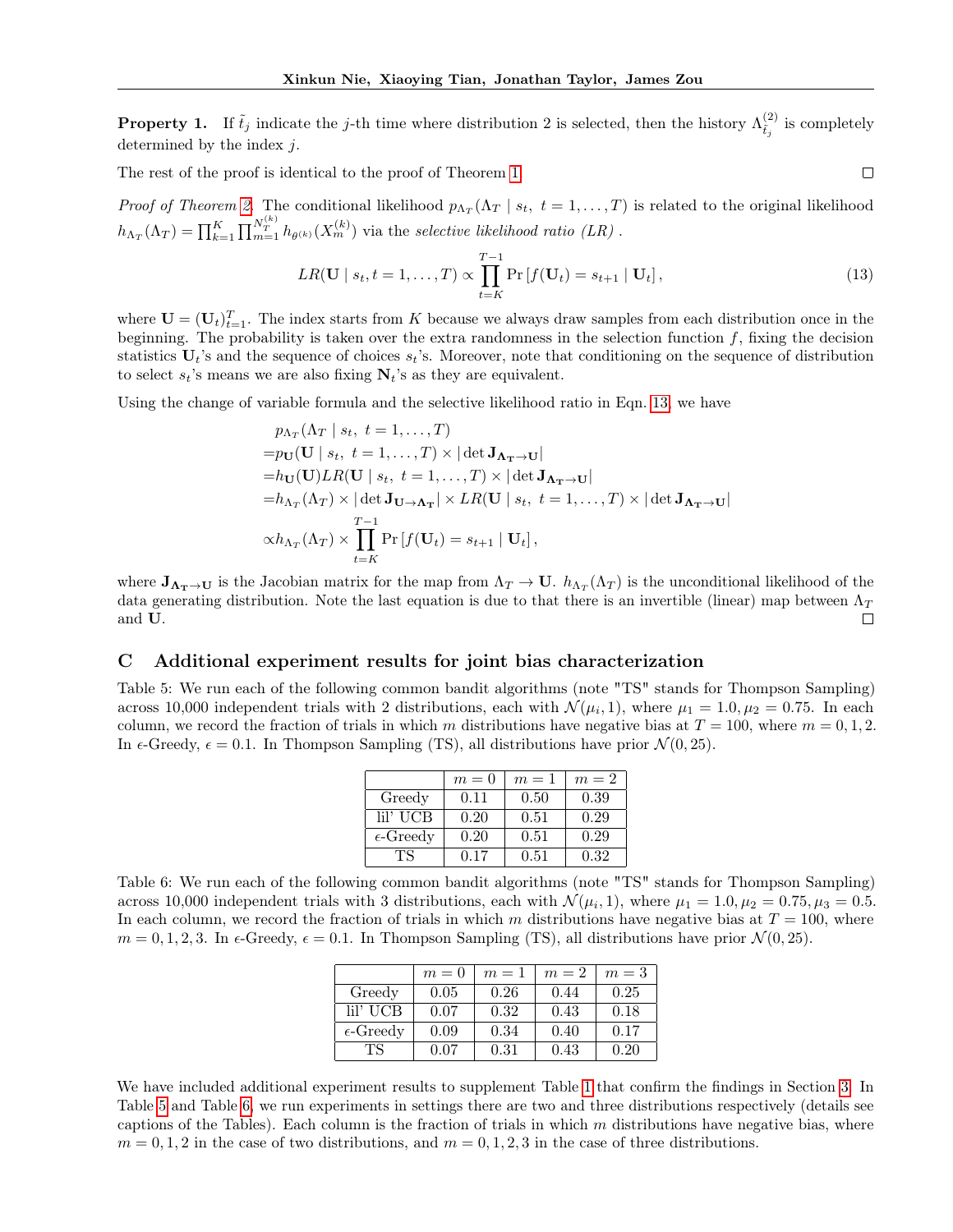#### <span id="page-13-1"></span>D Examples of computing the conditional likelihood

Here are some examples of computing the explicit forms of the conditional likelihood. We see from Eqn. [2](#page-5-0) that it suffices to compute the selective likelihood ratios through Eqn. [13](#page-12-1) for the different algorithms. The explicit form of the selection probability for Thompson Sampling can be found in Appendix [H.](#page-15-0)

1. lil'  $UCB + Gumbel$  or  $Greedy + Gumbel$ : per Lemma [1,](#page-14-0)

$$
\Pr\left[f(\mathbf{U}_t) = k \mid \mathbf{U}_t\right] = \frac{\exp\left[U_t^{(k)}/\tau_t\right]}{\sum_{i=1}^K \exp\left[U_t^{(i)}/\tau_t\right]}.
$$

2.  $\epsilon$ -Greedy:

$$
\Pr[f(\mathbf{U}_t) = k \mid \mathbf{U}_t] = \frac{\epsilon}{K} + (1 - \epsilon) \mathbb{I} \left( \arg \max_i \overline{X_t^{(i)}} = k \right).
$$

 $\epsilon$ -Greedy + Gumbel: the selection function will be

$$
f(\mathbf{U}_t) = \begin{cases} \arg \max_k \overline{X_t^{(k)}} + \epsilon_t^{(k)}, & \text{w.p. } 1 - \epsilon \\ k, k \in [K] & \text{w.p. } \frac{\epsilon}{K} \end{cases}, \quad \epsilon_t^{(k)} \stackrel{\text{iid}}{\sim} G_{\tau_t}.
$$

and the selection probabilities are

$$
\Pr[f(\mathbf{U}_t) = k \mid \mathbf{U}_t] = \frac{\epsilon}{K} + (1 - \epsilon) \cdot \frac{\exp[\overline{X_t^{(k)}}/\tau_t]}{\sum_{i=1}^K \exp[\overline{X_t^{(i)}}/\tau_t]}.
$$

We see that with Gumbel randomization, the only difference is that we replace argmax with the softmax function.

#### <span id="page-13-0"></span>E Optimization the cMLE with contrastive divergence

Theorem [2](#page-5-1) gives an explicit formula for likelihood function up to a normalizing constant (partition function). Since it is infeasible to get an explicit formula for this partition function, we use Contrastive Divergence (CD) proposed in [Carreira-Perpinan and Hinton](#page-8-18) [\[2005\]](#page-8-18) for solving the Maximum Likelihood Estimation problem.

To maximize the log-likelihood,

$$
\max_{\theta} \ \log p(\Lambda_T \mid s_t, \ t = 1, \ldots, T; \theta),
$$

we compute its approximate gradient descent using CD. Suppose

$$
p(\Lambda_T \mid s_t, t = 1,\ldots,T;\theta) = \frac{\ell(\Lambda_T \mid s_t, t = 1,\ldots,T;\theta)}{Z(\theta)},
$$

then the approximate gradient step for  $\theta$  would be

$$
\theta_{i+1} = \theta_i + \eta \left( \frac{\partial \ell}{\partial \theta} \bigg|_{\Lambda_T} - \frac{\partial \ell}{\partial \theta} \bigg|_{\Lambda_T'} \right),\,
$$

where  $\Lambda'_T$  is a single step of MCMC from the density  $p(\Lambda_T | s_t, t = 1, ..., T; \theta_i)$ ,  $\eta$  is the step size. Contrastive Divergence can be seen as a form of stochastic gradient descent where the gradient  $\frac{\partial \log Z(\theta)}{\partial \theta} = \mathbb{E}_{\Lambda_T} \left[ \frac{\partial \ell}{\partial \theta} \right]$  is approximated by a single sample from the MCMC chain. In practice, to stabilize the gradient, we may take multiple samples from the MCMC chain and average the gradient to reduce variance.

See Algorithm [2](#page-14-2) for finding the cMLE using Contrastive Divergence.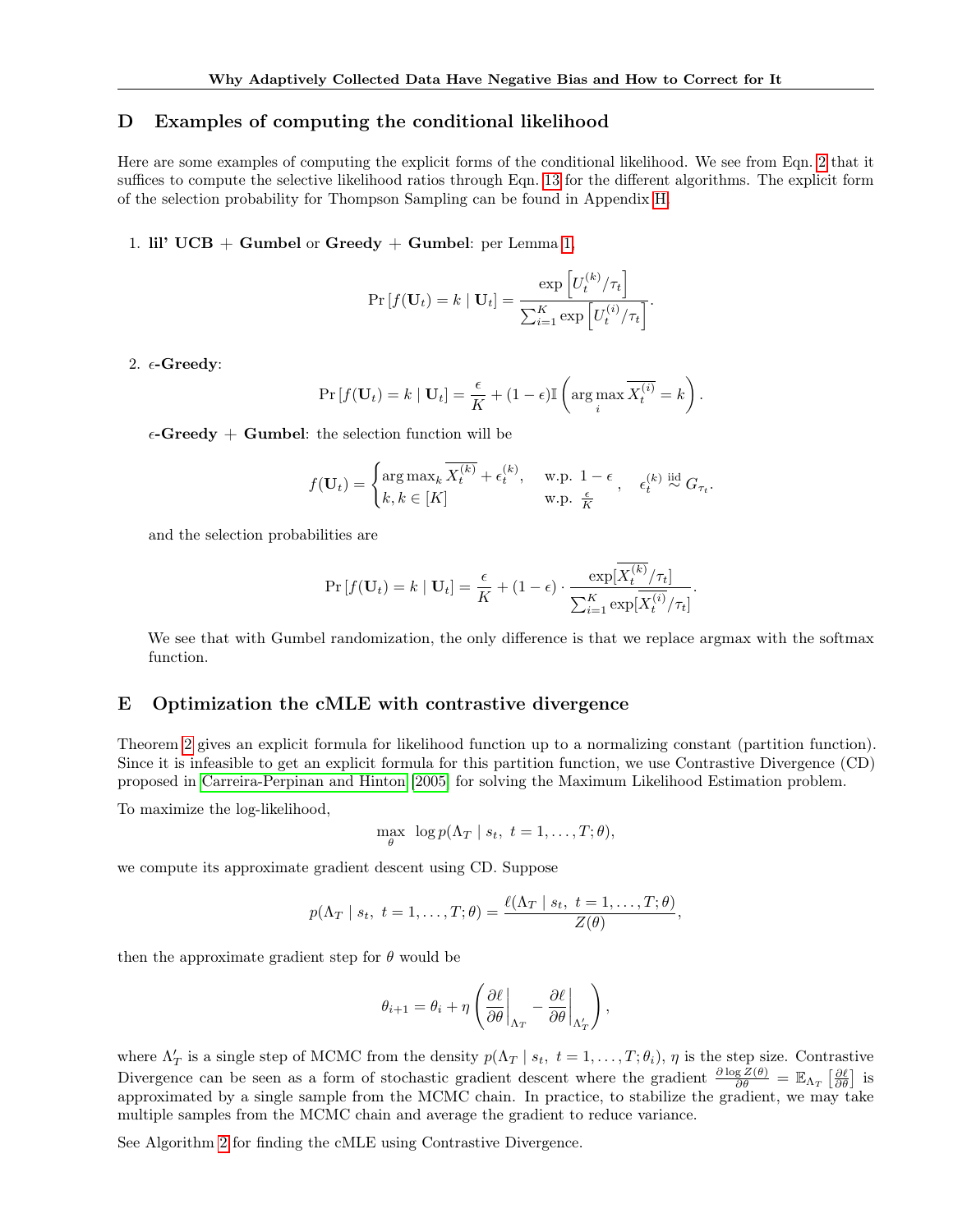## <span id="page-14-2"></span>Algorithm 2 Algorithm for computing cMLE for adaptive data collection

Initialize  $\theta_0 = \left(\overline{X}^{(1)}_T\right)$  $X^{(1)}_T,\ldots,X^{(K)}_T$  $\overline{\binom{K}{T}}$  to be the empirical means. repeat

Obtain MCMC samples  $(\Lambda_T^{'(1)})$  $\Lambda_T^{'(1)},\ldots,\Lambda_T^{'(R)}$  $T^{(R)}$  from the density in Eqn. [2](#page-5-0) at  $\theta_i$ , where R is the number of MCMC samples we take.

Update  $\theta$  through the gradient step,

$$
\theta_{i+1} = \theta_i + \eta \left( \frac{\partial \ell}{\partial \theta} \bigg|_{\Lambda_T} - \frac{1}{R} \sum_{r=1}^R \frac{\partial \ell}{\partial \theta} \bigg|_{\Lambda_T^{(r)}} \right),
$$

 $i \mapsto i + 1$ until  $\theta_i$  converges.

## <span id="page-14-1"></span>F Gumbel-Max trick

<span id="page-14-0"></span>**Lemma 1** (Gumbel-Max trick). For any fixed vectors  $U = (U^{(1)}, \ldots, U^{(K)}) \in \mathbb{R}^K$ , we have

$$
\Pr_{\epsilon} \left[ \arg \max_{i} U^{(i)} + \epsilon^{(i)} = k \right] = \frac{\exp(U^{(k)}/\tau)}{\sum_{i=1}^{K} \exp(U^{(k)}/\tau)},
$$

where  $\epsilon^{(k)} \stackrel{iid}{\sim} G_{\tau}$ , where  $G_{\tau}$  is Gumbel distribution with scale  $\tau$ .

*Proof.* Let  $t(x) = \exp(-x/\tau)$ , then we have

$$
\Pr_{\epsilon} \left[ U^{(k)} + \epsilon^{(k)} > U^{(i)} + \epsilon^{(i)}, \ i \neq k \right]
$$
\n
$$
= \Pr_{\epsilon^{(k)}} \left[ \prod_{1 \leq i \leq K, i \neq k} e^{-t(U^{(k)} + \epsilon^{(k)} - U^{(i)})} \right]
$$
\n
$$
= \int_{\epsilon^{(k)} \in \mathbb{R}} \exp \left( - \sum_{1 \leq k \leq K, i \neq k} t(U^{(k)} + \epsilon^{(k)} - U^{(k)}) \right) \frac{1}{\tau} t(\epsilon^{(k)}) e^{-t(\epsilon^{(k)})} d\epsilon^{(k)}
$$
\n
$$
= \int_{\epsilon^{(k)} \in \mathbb{R}} \exp \left( - \sum_{i=1}^K t(\epsilon^{(k)} + U^{(k)} - U^{(i)}) \right) \frac{1}{\tau} t(\epsilon^{(k)}) d\epsilon^{(k)}
$$
\n
$$
= \int_{\epsilon^{(k)} \in \mathbb{R}} \exp \left( -t(\epsilon^{(k)}) \sum_{i=1}^K t(U^{(k)} - U^{(i)}) \right) \frac{1}{\tau} t(\epsilon^{(k)}) d\epsilon^{(k)}
$$
\n
$$
= - \int_{-\infty}^0 \exp \left( -s \sum_{i=1}^K t(U^{(k)} - U^{(i)}) \right) ds
$$
\n
$$
= \frac{1}{\sum_{i=1}^K t(U^{(k)} - U^{(i)})} = \frac{e^{U^{(k)}/\tau}}{\sum_{i=1}^K e^{U^{(i)}/\tau}}.
$$

 $\Box$ 

## <span id="page-14-3"></span>G Propensity Matching

Propensity Matching [\[Austin, 2011\]](#page-8-19) is an unbiased estimator that is commonly used in selection functions that make choices based on the probability of selecting a distribution, such as in EXP3 suggested by [Auer et al.](#page-8-20) [\[2002\]](#page-8-20). The estimator achieves consistent estimates by

$$
\hat{\mu}^{(k)} = \frac{\sum_{t=1}^{T} \mathbb{I}\left(f(\Lambda_t) = k\right) \cdot \frac{X_{N_t^{(k)}}^{(k)}}{\Pr[f(\Lambda_t) = k]}}{T}.\tag{14}
$$

 $\lambda$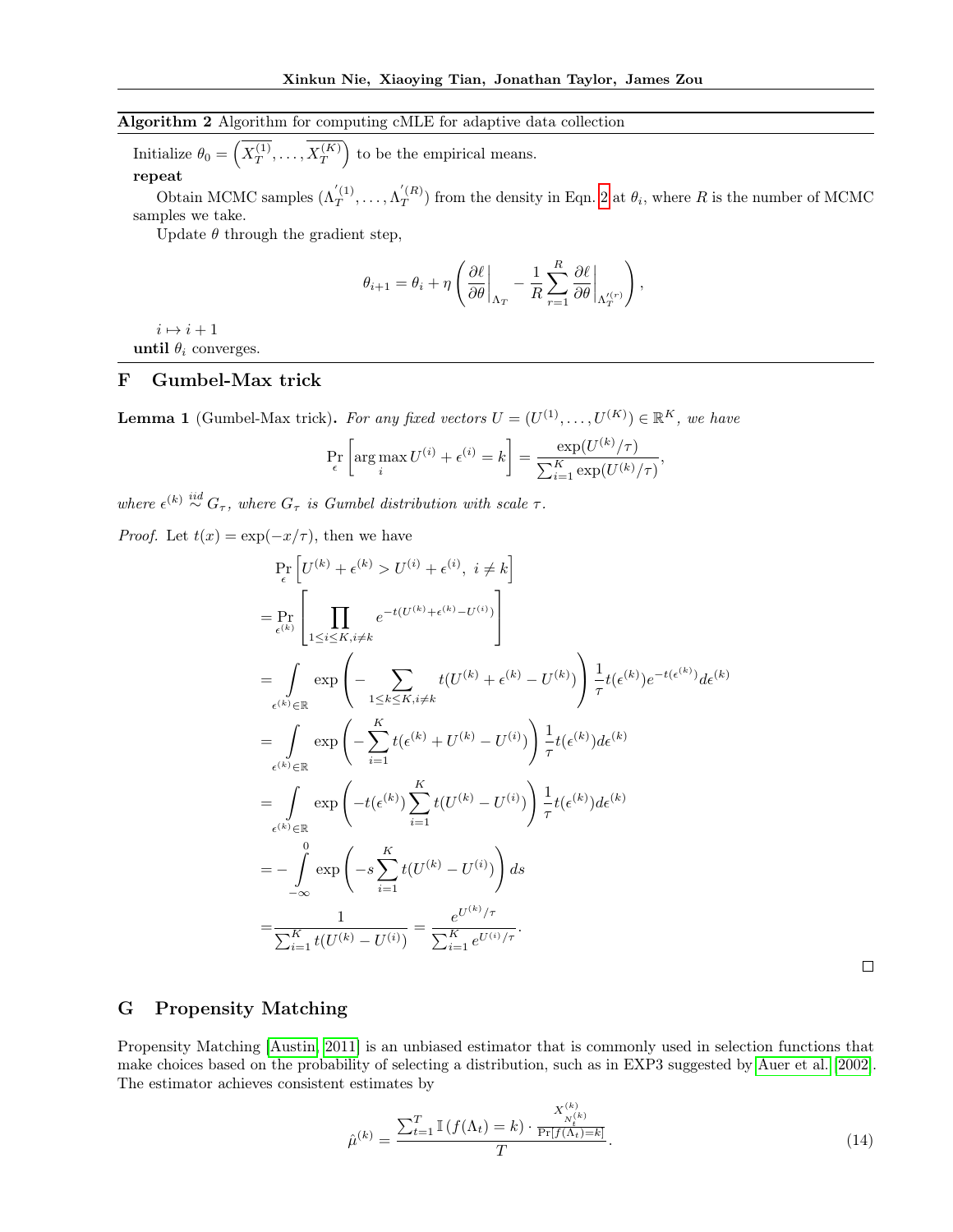for  $k \in [K]$ , where T is the horizon. This estimator also suffers from high variance, as observed in Table [3.](#page-7-1) Additionally, this estimator is only relevant to be applied if the selection function f outputs a probability distribution over which one of the K distributions to select at each time step, so it is not readily applicable to Greedy and UCB type algorithms.

#### <span id="page-15-0"></span>H Extensions to Thompson Sampling

Thompson Sampling is another common bandit algorithm [\[Thompson, 1933,](#page-8-9) [Agrawal and Goyal, 2012\]](#page-8-10). We extend Proposition [1](#page-2-0) to Thompson sampling, and then show how to apply cMLE, and finally show empirical results. In the Gaussian setting, with Gaussian prior  $\mu^{(k)} \sim \mathcal{N}(\mu_0^{(k)}, \sigma_0^2)$ , and  $X_t^{(k)} \sim \mathcal{N}(\mu^{(k)}, \sigma^2)$ , where  $\mu^{(k)}$  is the true mean for distribution  $k$ , the decision statistics are the posterior means and variances,

$$
U_t^{(k)} = (\mu_t^{(k)}, \sigma_t^{(k)2})
$$

$$
\mu_t^{(k)} = \frac{\left(\frac{\mu_0}{\sigma_0^2} + \frac{N_t^{(k)}\overline{X_t}^{(k)}}{\sigma^2}\right)}{\frac{1}{\sigma_0^2} + \frac{N_t^{(k)}}{\sigma^2}}, \quad \sigma_t^{(k)2} = \left(\frac{1}{\sigma_0^2} + \frac{N_t^{(k)}}{\sigma^2}\right)^{-1}.
$$

The selection function is

$$
f(\mathbf{U}_t) = \arg\max_k \hat{\mu}_t^{(k)}, \quad \hat{\mu}_t^{(k)} \sim N(\mu_t^{(k)}, \sigma_t^{(k)2}).
$$

#### H.1 Extension of Proposition [1](#page-2-0) to Thompson Sampling

**Lemma 2.** Let  $\theta^{(k)} = \{\theta_i^{(k)}\}$  be a set of M parameters that are updated after each drawing of distribution k. Let  $F_{\theta^{(k)}}$  be the CDF of  $\theta_i^{(k)}$ . Define the generalized inverse CDF  $F_{\theta^{(k)}}^{-1}$  $\theta_{\theta_i}^{-1}(q) = \inf \{ \theta \in \mathbb{R} : F(\theta) \geq q \}.$  Assume for any  $q_1, \cdots, q_M \in [0,1],$ 

<span id="page-15-1"></span>
$$
\mathbb{E}\left[X^{(k)}|F_{\theta_1^{(k)}|\overline{X}_t^{(k)}}(q_1),\cdots,F_{\theta_M^{(k)}|\overline{X}_t^{(k)}}(q_M)\right] \geq \mathbb{E}\left[X^{(k)}|F_{\theta_1^{(k)}|\overline{X}_t^{(k)}}(q_1),\cdots,F_{\theta_M^{(k)}|\overline{X}_t^{(k)}}(q_M)\right]
$$
(15)

 $if \overline{X}_t^{(k)} > \overline{X}_t^{(k)'}$  $t_t^{(k)}$ . Then Thompson sampling is also equivalent to selection function  $f(\Lambda_t, \omega = \{q_i\}_{i=1}^M)$  that satisfies Exploit and IIO.

Proof. Recall that in Thompson Sampling, we choose the distribution that has the highest expected mean conditioned on a sample drawn from the posterior distribution of  $\theta^{(k)}$ . Since we condition on a fixed realization of random seeds  $q_1, \dots, q_M$  drawn to sample from the inverse CDF of the posterior of  $\theta^{(k)}$ , Equation [\(15\)](#page-15-1) implies that the expected mean is higher for distributions that have higher empirical mean so far. Exploit is satisfied by definition. For *IIO*, since the posterior of  $\theta^{(k)}$  is a deterministic function of the history  $\Lambda^{(k)}$ , it is also trivially satisfied.  $\Box$ 

#### H.2 cMLE for Thompson Sampling

For **Thompson** + Gumbel, additional Gumbel noises are added to the sampled expected reward  $\hat{\mu}_t^{(k)}$ 's. In other words, the selection function will be

$$
f(\mathbf{U}_t) = \arg\max_k \hat{\mu}_t^{(k)} + \epsilon_t^{(k)}, \quad \hat{\mu}_t^{(k)} \sim N(\mu_t^{(k)}, \sigma_t^{(k)2}), \quad \epsilon_t^{(k)} \stackrel{\text{iid}}{\sim} G_{\tau_t},
$$

where  $G_{\tau_t}$  is a centered Gumbel distribution with mean 0 and scale  $\tau_t$ .

The selection probability

$$
\Pr[f(\mathbf{U}_t) = k \mid \mathbf{U}_t] = \prod_{t=K}^{T-1} \prod_{k=1}^K \phi \left( \frac{\hat{\mu}_t^{(k)} - \mu_t^{(k)}}{\sigma_t^{(k)}} \right) \prod_{t=K}^{T-1} \frac{\exp[\hat{\mu}_t^{(k)}/\tau_t]}{\sum_{i=1}^K \exp[\hat{\mu}_t^{(i)}/\tau_t]},
$$

where the softmax terms come from the additional Gumbel randomizations.